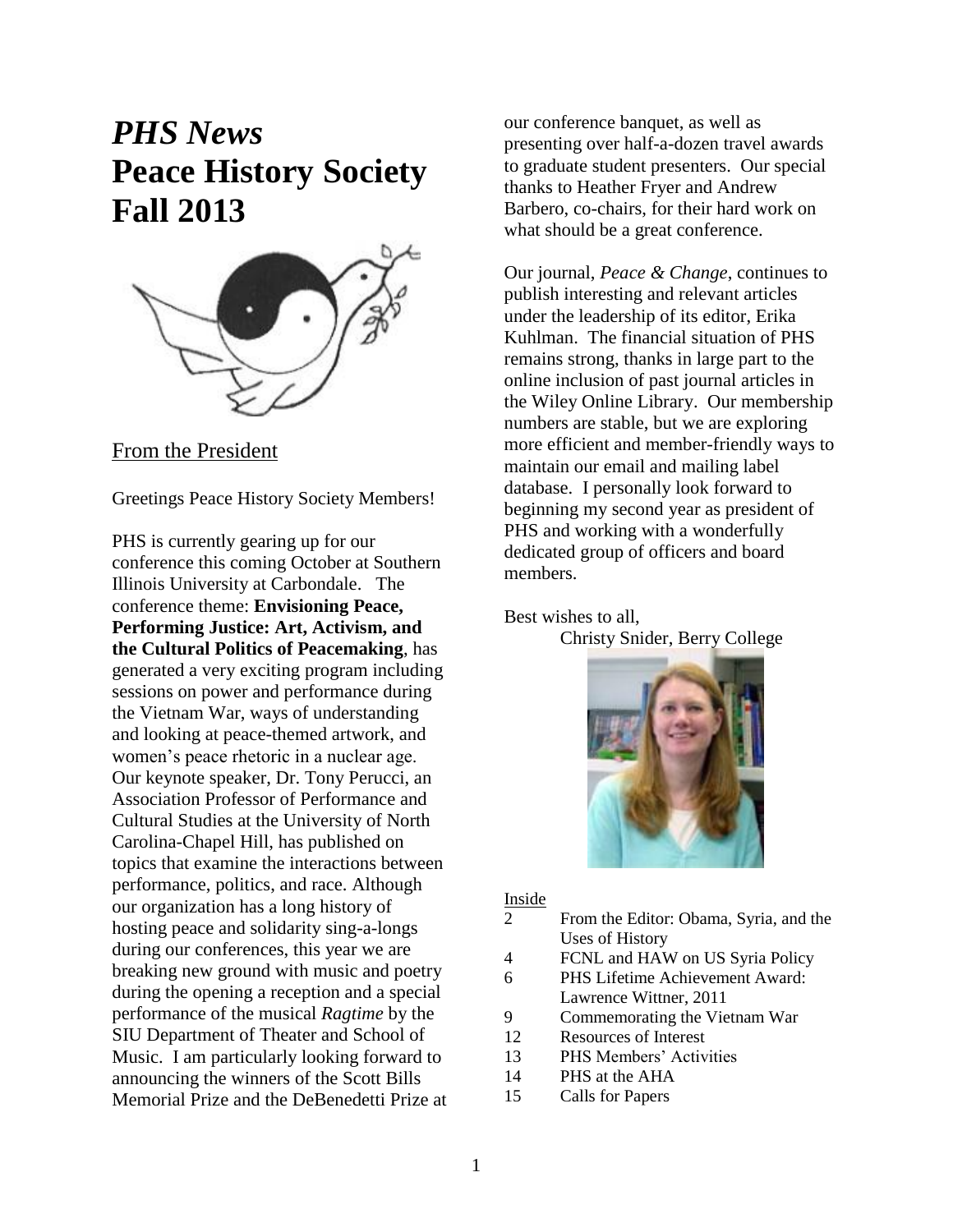## From the Editor **President Obama's Syria Speech and the Uses of History** By Robert Shaffer

Barack Obama in his speeches has often employed historical analyses and allusions to great effect. In his September 10, 2013 speech on Syria – not so much.

Obama powerfully invoked in his second inaugural address earlier this year both the Declaration of Independence and the struggles of reformers past and present when he alliteratively intoned: "We, the people, declare today that the most evident of truths – that all of us are created equal – is the star that guides us still; just as it guided our forebears through Seneca Falls, and Selma, and Stonewall."

In his Cairo speech in 2009, when he appeared to be holding out an olive branch to the Muslim world, Obama repeated what many of us teach in our World History classes when he spoke of "civilization's debt to Islam." The intellectually vibrant Muslim communities of the Middle Ages "developed the order of algebra; our magnetic compass and tools of navigation; our master of pens and printing," and other innovations, "paving the way for Europe's Renaissance and Enlightenment." Obama here also implicitly acknowledged United States complicity in thwarting the rights and the will of peoples in the Middle East, as he referred to "a Cold War in which Muslim-majority countries were too often treated as proxies without regard to their own aspirations." It was a powerful background for the larger argument for "a new beginning between the United States and Muslims around the world."

Obama's speech urging support for military strikes against Syria to punish the Assad regime for its use of poison gas also marshaled arguments drawn from the historical record to make its case. However, the President was so selective and disingenuous in his "use" of history that his attempt to fashion a doctrine for "humanitarian" intervention should fall flat to those with even a modest familiarity with the American record in world affairs since World War II.

To be sure, Obama framed his speech around a very limited intervention, acknowledging that "a decade of war in Iraq and Afghanistan" had made Americans weary and wary of further war. His promise not to place American "boots on the ground" was a response to these quagmires and to the American casualty rates that were unexpectedly high. Obama did not commit the U.S. to regime change in Syria because, he said, "we learned from Iraq that doing so makes us responsible for all that comes next." The President even distinguished his proposed air strikes from the "prolonged air campaign" in Libya in 2011, as that intervention has become politically contentious in the U.S. and has led in Libya to what in other contexts many Americans would call a "failed state." So Obama tried to show that he was learning some lessons from our recent history of intervention, even as critics pointed out that these examples of failure do not lead to confidence that achieving the objective of deterring future use of chemical weapons by Assad or others can be achieved by the means proposed.

But the larger rhetorical framework of the speech was even more problematic to the historian of American foreign policy. As Obama laid out the moral and legal case against the use of chemical weapons, he went back to the "deadly gas in the trenches of Europe" in World War I and the Nazi use of gas in the Holocaust. But then he fast-forwarded quickly – far too quickly – to the U.S. Senate's approval in 1997 of an international treaty banning these weapons' use. He therefore ignored the U.S.'s shameful record in the use of chemical weapons, beginning with the indiscriminate use of napalm in the Korean and Vietnam Wars which caused thousands of civilian casualties, and continuing with the millions of gallons of Agent Orange and other herbicides in Vietnam which caused brain damage, birth defects, and premature deaths. Later, the U.S. provided some of the materials for the chemical weapons which Saddam Hussein's forces used against both Iranian troops and Iraqi civilians. Even after the U.S. signed that 1997 agreement, the U.S. used white phosphorus – classified as a chemical weapon when used offensively – against insurgents in the Iraq War. Acknowledging this history would have nudged Obama off the moral high ground, but omitting it is, to say the least, intellectually dishonest.

Worse still was Obama's glorification of the U.S. as "the anchor of global security" since World War II, enforcing "international agreements." "The burdens of leadership are often heavy," he intoned,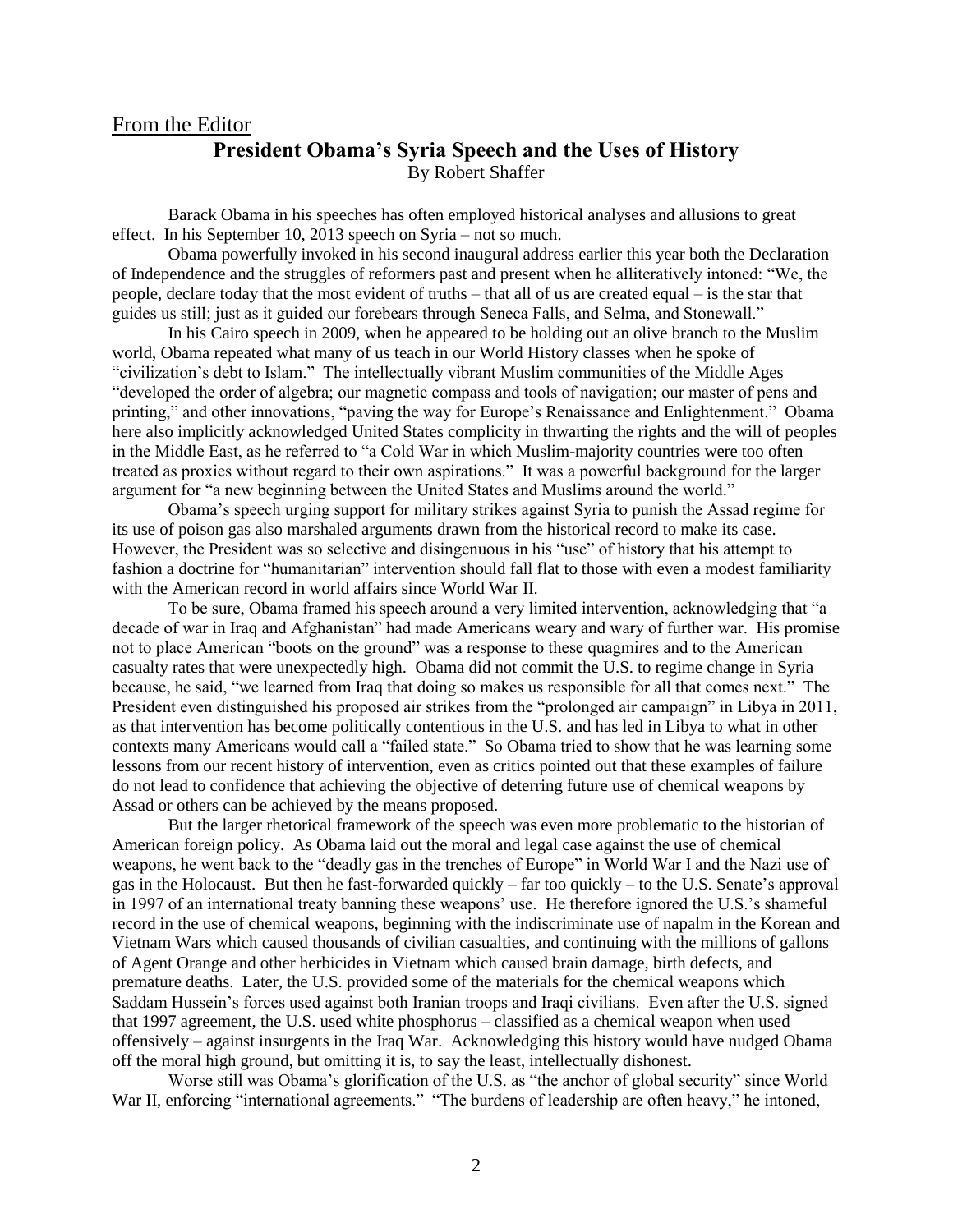"but the world's a better place because we have borne them." As they say on *Saturday Night Live!*: "Really, President Obama? Really?" What agreement was the U.S. enforcing when it overthrew the elected governments of Iran and Guatemala, and when it helped to overthrow (on "the other 9/11") the elected government of Chile? In all three cases dictatorship, repression, widespread torture, and hundreds or thousands of deaths ensued. What international agreement underlay covert aid to the Contras in Nicaragua and the mining of the harbors of that nation? Was the world "a better place" because the U.S. defined Fascist Spain and Portugal, and even apartheid South Africa, as part of the "free world," helped prop up their despotic regimes, and opposed the struggles for independence by Portugal's colonies and helped send Nelson Mandela to prison? (Has the President forgotten that his first major political activity, as described in his memoir, *Dreams of My Father,* was to help change U.S. policy in South Africa?) And how about the Vietnam War, where the U.S. made up its own rules about intervention and caused literally millions of deaths, or the Iraq War, where the Bush Administration failed to get its way at the United Nations and all-but-destroyed a nation nevertheless?

Two weeks before his speech on Syria, President Obama spoke at the Lincoln Memorial on the 50th anniversary of the March on Washington for Jobs and Freedom, where Martin Luther King delivered his iconic "I Have a Dream" speech. Fair enough. But Obama should take a few minutes to study another of King's speeches, from April 4, 1967. In "A Time to Break Silence," marking his public break with the Johnson Administration's Vietnam War, King declared sadly that "the greatest purveyor of violence in the world today" was the U.S. government.

One might also note that Obama's demand that the U.S. enforce that 1997 treaty signed by the Senate reflects a selective approach to U.S. law by this former professor of constitutional law. When the generals in Egypt overthrew an elected government in July 2013, the Obama Administration refused to call it by its rightful name – a coup – in order to avoid a law requiring an end to U.S. aid in such circumstances. When Egypt's military proceeded to kill hundreds of unarmed protestors in separate incidents, the U.S. canceled some joint military exercises and weapons deliveries, but the bulk of the \$1.5 billion annual military aid continued to flow.

At this writing (mid-October 2013) Obama's drive to a military strike in Syria is on hold, derailed by public and Congressional protest by both the right and the left and, more hopefully, by diplomatic cooperation with Russia to dismantle Syria's chemical weapons stockpile. But analyses of the President's case for war are still appropriate, especially as he still asserts the right of the executive branch to use U.S. military might when he deems it necessary. Moreover, peace historians should also turn our attention to the case against war made by conservative Republicans as well as by the left. At the very least, the dissent by Republicans reminds us that often in U.S. history anti-interventionist sentiment has come from the right as much as from the left. And if Obama's narrative leaves gaping holes in the historical record, so, too, do these Republicans' arguments, given that most of them spent the last decade voting and arguing for the American fiasco in Iraq.

(The opinions expressed here are those of the author, and not of the PHS.)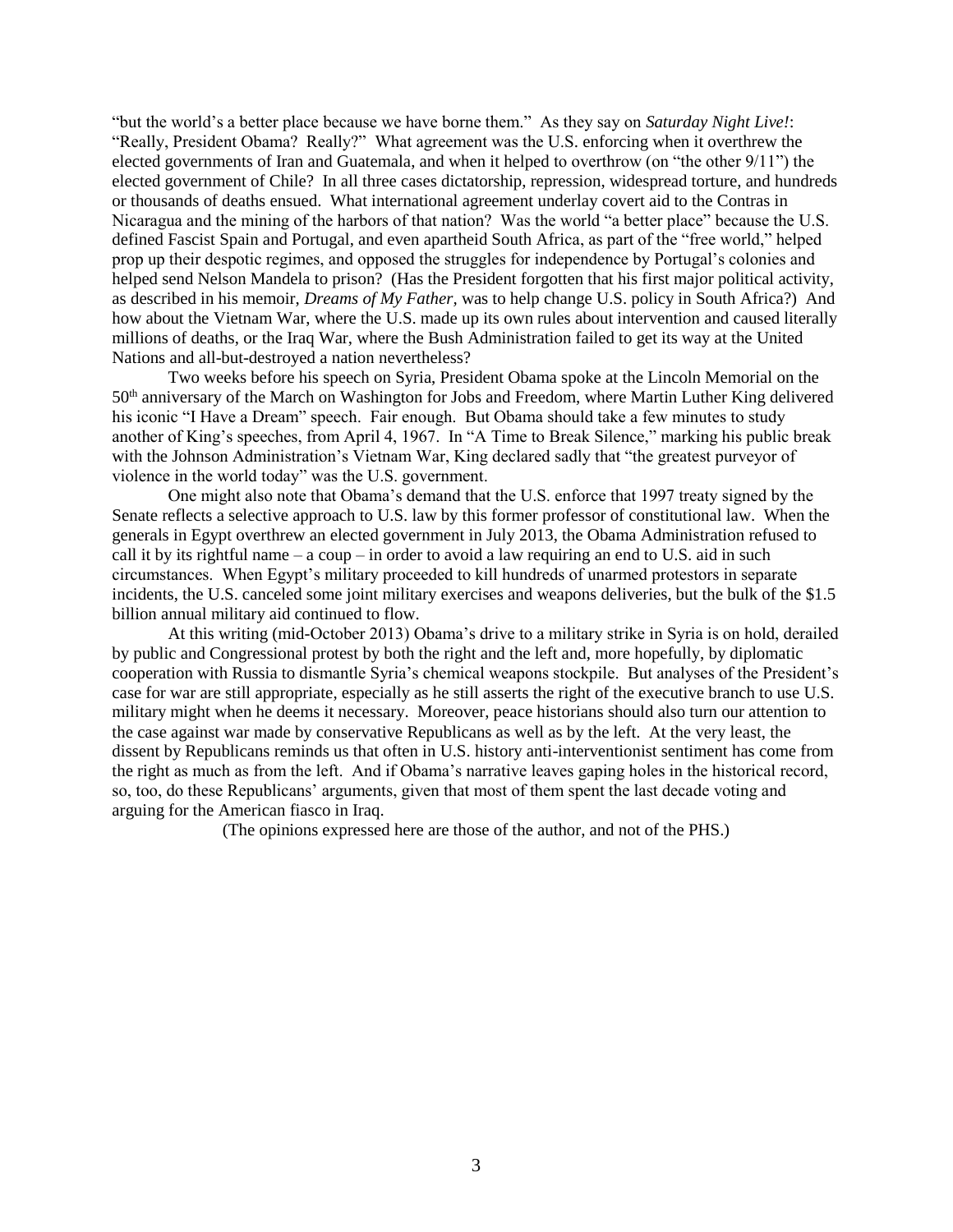## **The Peace Movement and U.S. Policy on Syria**

*The following letter was initiated by the Friends Committee on National Legislation (FCNL). The letter is also posted on the FCNL website, at [http://fcnl.org/issues/middle\\_east/18\\_ngos\\_military\\_strikes\\_are\\_not\\_the\\_answer\\_in\\_syria/](http://fcnl.org/issues/middle_east/18_ngos_military_strikes_are_not_the_answer_in_syria/)*

August 28, 2013

Dear President Obama,

We, the undersigned organizations, are writing to express our grave concerns with your reported plans to intervene militarily in Syria. While we unequivocally condemn any use of chemical weapons along with continued indiscriminate killing of civilians and other violations of international humanitarian law, military strikes are not the answer. Rather than bringing an end to the violence that has already cost more than 100,000 lives, they threaten to widen the vicious civil war in Syria and undermine prospects to de-escalate the conflict and eventually reach a negotiated settlement.

In the course of more than 2 years of war, much of Syria has been destroyed and nearly 2 million people - half of them children - have been forced to flee to neighboring countries. We thank you for the generous humanitarian assistance the US has provided to support the nearly 1 in 3 Syrians - 8 million people - in need of aid. But such assistance is not enough.

As the U.S. government itself has recognized, there is no solution to the crisis other than a political one. Instead of pursuing military strikes and arming parties to the conflict, we urge your administration to intensify diplomatic efforts to stop the bloodshed, before Syria is destroyed and the region further destabilized.

American Friends Service Committee; Church of the Brethren; Code Pink; CREDO Action; Democrats.com; Fellowship of Reconciliation; Friends Committee on National Legislation; Historians Against the War; Institute for Policy Studies; Just Foreign Policy; Oxfam America; Peace Action; Peace Education Fund; Physicians for Social Responsibility; Presbyterian Church, USA; Progressive Democrats of America; RootsAction.org; Shomer Shalom Network for Jewish Nonviolence; United Methodist Church, General Board of Church and Society; USAction; Veteran Intelligence Professionals for Sanity (VIPS); Veterans for Peace; Women's Action for New Directions

#### **The Steering Committee of Historians Against the War issued this statement on Syria in September 2013:**

The President's decision to back away from the use of military force and to seek a diplomatic solution to the Syrian government's alleged use of chemical weapons is obviously a positive development. Especially significant, given the now 12 year-old "war on terror," was the highly visible public opposition to military intervention. Less visible perhaps, but extremely effective, was the mobilization of national and local grassroots peace organizations across the country. Members of Congress were besieged with calls, emails and petitions. In Washington, D.C. and around the country, concerned constituents sent delegations and organized vigils at Congressional offices. Over the course of a week, scores of Senators and Representatives were changing their minds.

It would be comforting to think this was a watershed moment, when the American people and their government turned away from war and threats of war as the centerpiece of American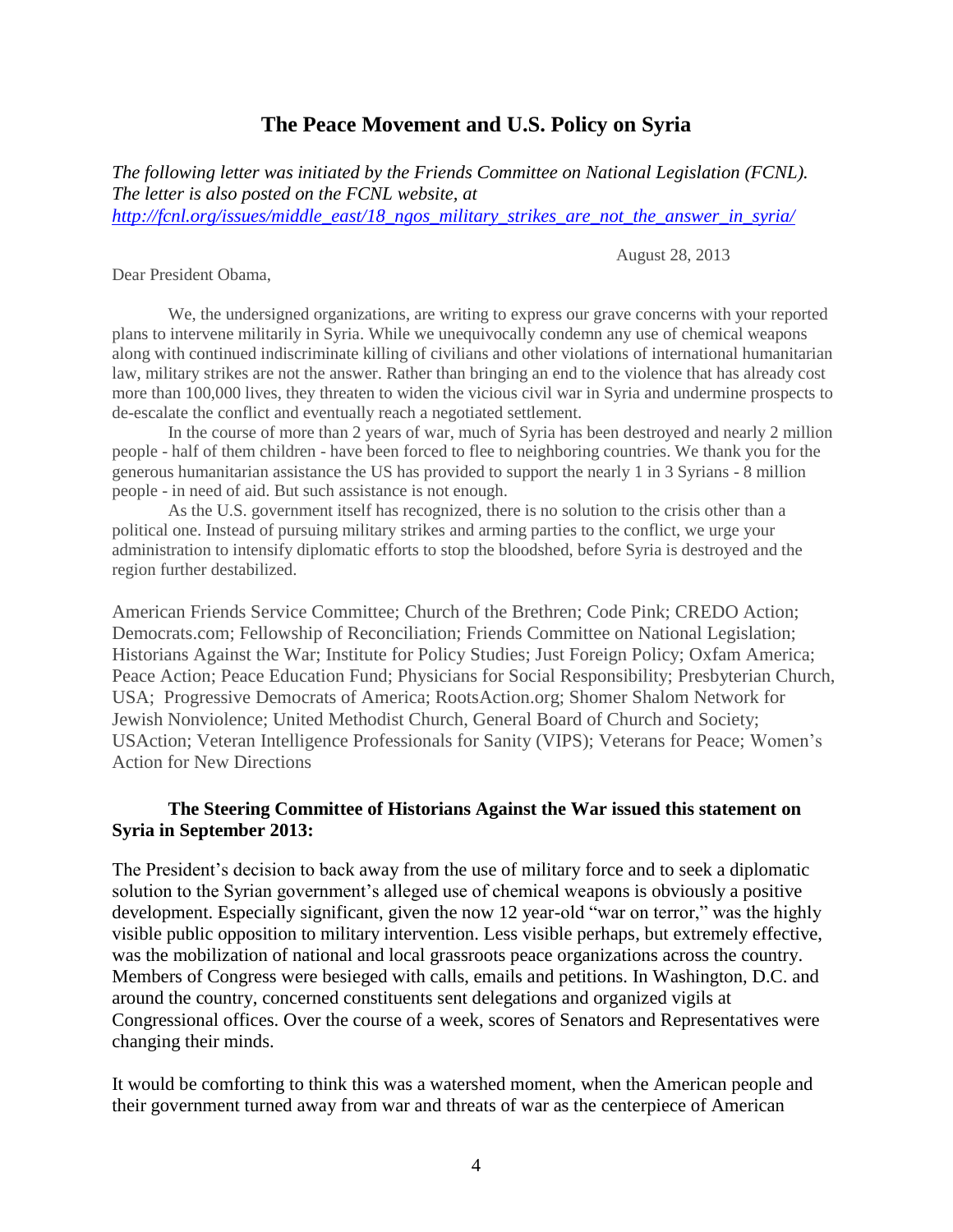foreign policy, but the impediments to that change are substantial. On the immediate question of how the US government will respond if it cannot obtain a favorable deal on Syria's chemical weapons, there are clearly grounds for concern. It is by no means certain that the Obama Administration has abandoned any intention of launching a military attack.

We want to thank the many of you who signed on to our Historians Emergency list-serve and who participated in some form of action. For the present, we want to keep this list-serve alive given the uncertainties of the moment. If you would like to be included and have not already done so, you can do this by sending an email to:

[Syria-request@lists.historiansagainstwar.org?subject=subscribe](https://mail.ship.edu/owa/redir.aspx?C=_cbaMF7Hg02Pv2PnLFK0_v8hLnOrnNAIJkMoGxAlAMku2Mck7Y4er6djsgKH3ZDjr8w0MWlMZn8.&URL=mailto%3aSyria-request%40lists.historiansagainstwar.org%3fsubject%3dsubscribe) or to [Carolyn.Eisenberg@hofstra.edu](https://mail.ship.edu/owa/redir.aspx?C=_cbaMF7Hg02Pv2PnLFK0_v8hLnOrnNAIJkMoGxAlAMku2Mck7Y4er6djsgKH3ZDjr8w0MWlMZn8.&URL=mailto%3aCarolyn.Eisenberg%40hofstra.edu)

#### **Other news from Historians Against the War**

The HAW Steering Committee has also endorsed a November 5 solidarity "read-in" event being organized by faculty members at Purdue University, in which participants will read passages from Howard Zinn's writings. This is in response to the revelation that Purdue's current president, Mitch Daniels, when governor of Indiana, had welcomed the death of the person he called "this terrible anti-American academic" and sought assurance that Zinn's writings were not being taught in the state. Prof. Tithi Bhattacharya of the Purdue history department is a contact person on the read-in, at [tbhattac@gmail.com.](https://mail.ship.edu/owa/redir.aspx?C=lt_GgzDc_kWp_3fAdo8yMHFrdIiTbNAIAjgMKIEEvOQq0qmD0obDhe43ZekoQZO1kLNj9_nZC34.&URL=mailto%3atbhattac%40gmail.com)

HAW sponsored a conference in April 2013, in conjunction with Towson University and several Baltimore-area anti-war organizations, entitled "The New Faces of War: A conference for historians and activists." Keynote speakers were University of Wisconsin historian Alfred McCoy and former military officer and diplomat Col. Ann Wright. Other plenary speakers were Rashid Khalidi, Nick Turse, John Prados, and Carolyn "Rusti" Eisenberg. Some of the presentations have been posted on the internet, either as videos or text. Go to <http://www.historiansagainstwar.org/conf2013/schedule.html> for more information.

For general information about Historians Against the War, go to [http://www.historiansagainstwar.org/.](http://www.historiansagainstwar.org/) To sign up for their listserv, which includes bi-weekly (more or less) announcements of events and articles of interest to historians of peace and antiwar movements, go to [haw-info@historiansagainstwar.org.](mailto:haw-info@historiansagainstwar.org)



**AGAINST THE WAR**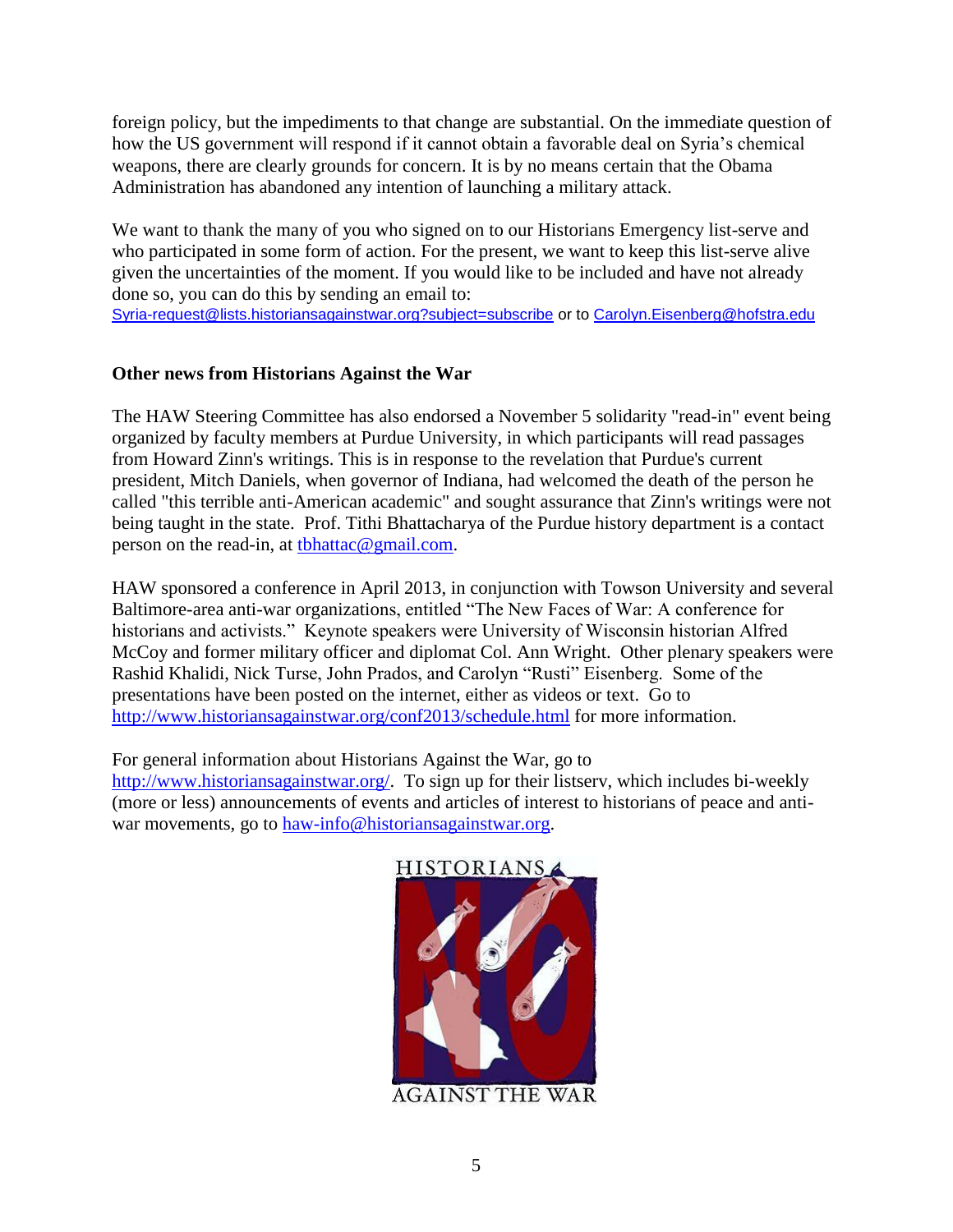## **Peace History Society Lifetime Achievement Award, October 2011: Lawrence S. Wittner**

What follows is the statement accompanying the award presented at the PHS 2011 conference at Barry University in Miami. The committee which determined the award recipient consisted of Harriet Alonso, Scott Bennett, Marian Mollin, and Robert Shaffer.



We are delighted to give this award to Lawrence S. Wittner  $-$  Larry  $-$  for over 40 years of scholarship in the area of peace history, for decades of service to the Peace History Society, and for a lifetime of activism in the peace movement.

Larry, born in New York City just before the U.S. entered World War II, received his BA and PhD from Columbia, picking up an MA from Wisconsin along the way. He taught at Hampton Institute and Vassar before moving to the State University of New York at Albany, where he has been since 1974, and is now emeritus.

Larry's first book was one of the founding texts in our field: *Rebels Against War: The American Peace Movement, 1941-1960*, published in 1969, and updated and expanded in 1984. Athan Theoharis in the *Journal of American History* called it "an invaluable study," and "thoroughly researched and insightful." Blanche Wiesen Cook in the *American Historical Review* (Dec. 1969) called *Rebels Against War* a worthy successor to Merle Curti's pre-World War II *Peace or War: The* 

*American Struggle*, adding that Wittner "has done much to correct America's condition of historical amnesia regarding its policies of war, racism, and oppression."

For the next two decades Larry Wittner remained an extremely prolific author whose work touched many subjects: *MacArthur* (1971), an edited collection on the World War II general and the leader of the occupation of Japan; *American Intervention in Greece, 1943-1949* (1982), an early revisionist study of the U.S. and the Cold War; *Cold War America* (1974), a survey textbook; and article-length biographies of prominent peace movement leaders. His articles appeared in scholarly journals such as *Diplomatic History* and the *Pacific Historical Review* as well as in publications of the peace movement, such as *Peaceworker* and the A.J. Muste Memorial Institute's *Where Do We Go From Here?* Larry has written over 70 book reviews. He has published five articles and four book reviews in our own *Peace & Change* – none of them, of course, while he served as coeditor of the journal from 1984 to 1987.

But that tremendous scholarly output – more than enough for most professors – was almost like a warm-up for Larry's magnum opus, *The Struggle Against the Bomb*, published in three volumes in 1993, 1997, and 2003, and in a single condensed volume for classroom use, in 2009, under the title, *Confronting the Bomb: A Short History of the Nuclear Disarmament Movement*. Larry achieved in these books a truly international history based on research in dozens of archives in several continents. This work by a scholar fully engaged in some of the most important social movements of our time elicited not only praise but calls to action in our most prestigious historical journals. To take just two reviews of the third volume, we read in the *American Historical Review* (Oct. 2004): "Wittner's impressively researched, clearly written, and balanced assessment of the antinuclear-weapon movement belongs on the shelf not only of every serious student of the nuclear arms race but also of everyone who is concerned about the future of humanity." And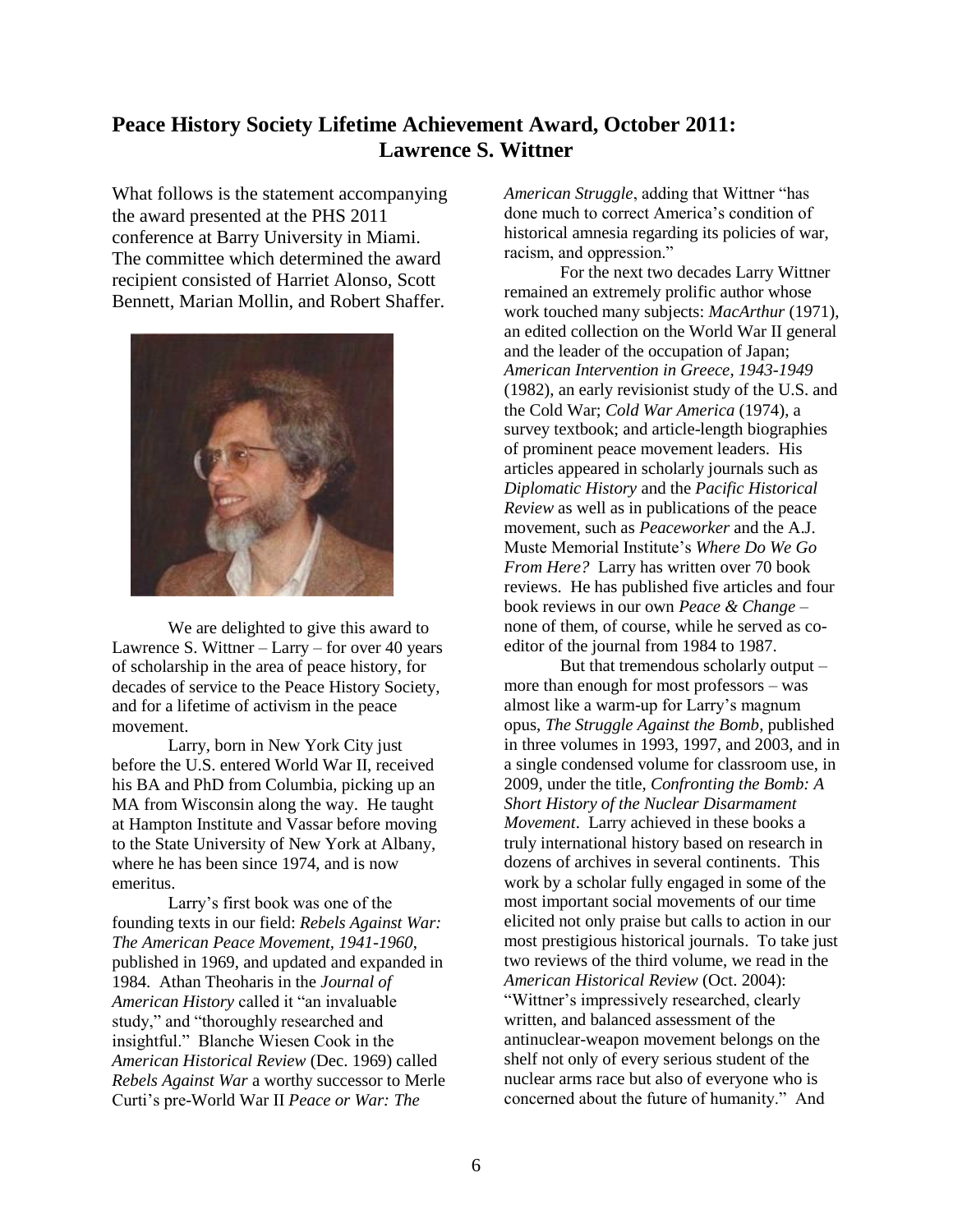in the *Journal of American History* (Sept. 2004): "In order to abolish nuclear weapons, the author maintains, the pathology of the nation-state must be changed. Although others have been reaching the same conclusions for over half a century, the wisdom of Wittner's passionate plea still speaks truth to power."

From the 1960s until today, Larry has been a scholar of peace movements firmly committed to building a movement of peace scholars. He was active in the Council on Peace Research in History (now the Peace History Society) in its early years – and he spoke about this activity at the PHS conference at Georgian Court University four years ago – and Larry served as president from 1977 to 1979. He has been a member of the CPRH or PHS executive board for thirty years since 1970, and he probably would have served longer if the by-law that board members have to rotate off after their terms expire had not been adopted. He has helped PHS become more visible in the international community of peace scholars, serving as chair of the Peace History Commission of the International Peace Research Association from 1998 to 2001, and presenting papers at IPRA and other international peace conferences in Oslo, Hiroshima, Durban, Malta, the Hague, and elsewhere. Larry was one of the two winners of our Society's Charles DeBenedetti Prize the first time it was awarded, for his 1987 article in *Diplomatic History*, "Peace Movements and Foreign Policy: The Challenge to Diplomatic Historians." Larry's service for the PHS has included not only editing *Peace & Change*, as noted above, from 1984 to 1987, but serving on the board of editors continuously from 1979 to the present, helping to nourish peace scholarship among several generations of historians. By writing letters of recommendation, by reading manuscripts, by championing the work of colleagues, by countless other acts of generosity, Larry has helped many of the members of the Peace History Society and scholars of peace history.

Larry's service to the PHS extends beyond his service virtually as a roving international ambassador and the formal offices he has held. Several former presidents of the Society have noted to our committee Larry's invaluable aid during their tenure, and he was

instrumental in getting articles about the Peace History Society in recent issues of the American Historical Association's *Perspectives on History* and in *Passport*, the newsletter of the Society for Historians of American Foreign Relations. And, of course, most long-time members of PHS remember fondly Larry's singing and banjoplaying of peace and labor movement favorites at our conferences, as well as at events jointly sponsored with Historians Against the War.



Unlike some historians, Larry never lost his connections to the social movements which led him to undertake the kind of scholarship he has pursued. He has been a member of the Board of Directors of Peace Action since 2005, and he co-edited a book in 2007 as part of the 50th anniversary celebration of one of Peace Action's predecessor groups, SANE (National Committee for a Sane Nuclear Policy). Larry was an officer of the Albany area chapter of the World Federalist Association in the 1990s, and is now a fellow of the World Federalist Institute. From 1980 until his retirement, he was an officer or executive committee member of the faculty union, the United University Professions (AFT), at SUNY at Albany; we should all honor this service even more highly now, when public employee unions, public universities, and even the value of a liberal arts education are under attack across the country. A fixture in the Albany activist scene, Larry was also a leader of the Capital District Labor-Religion Coalition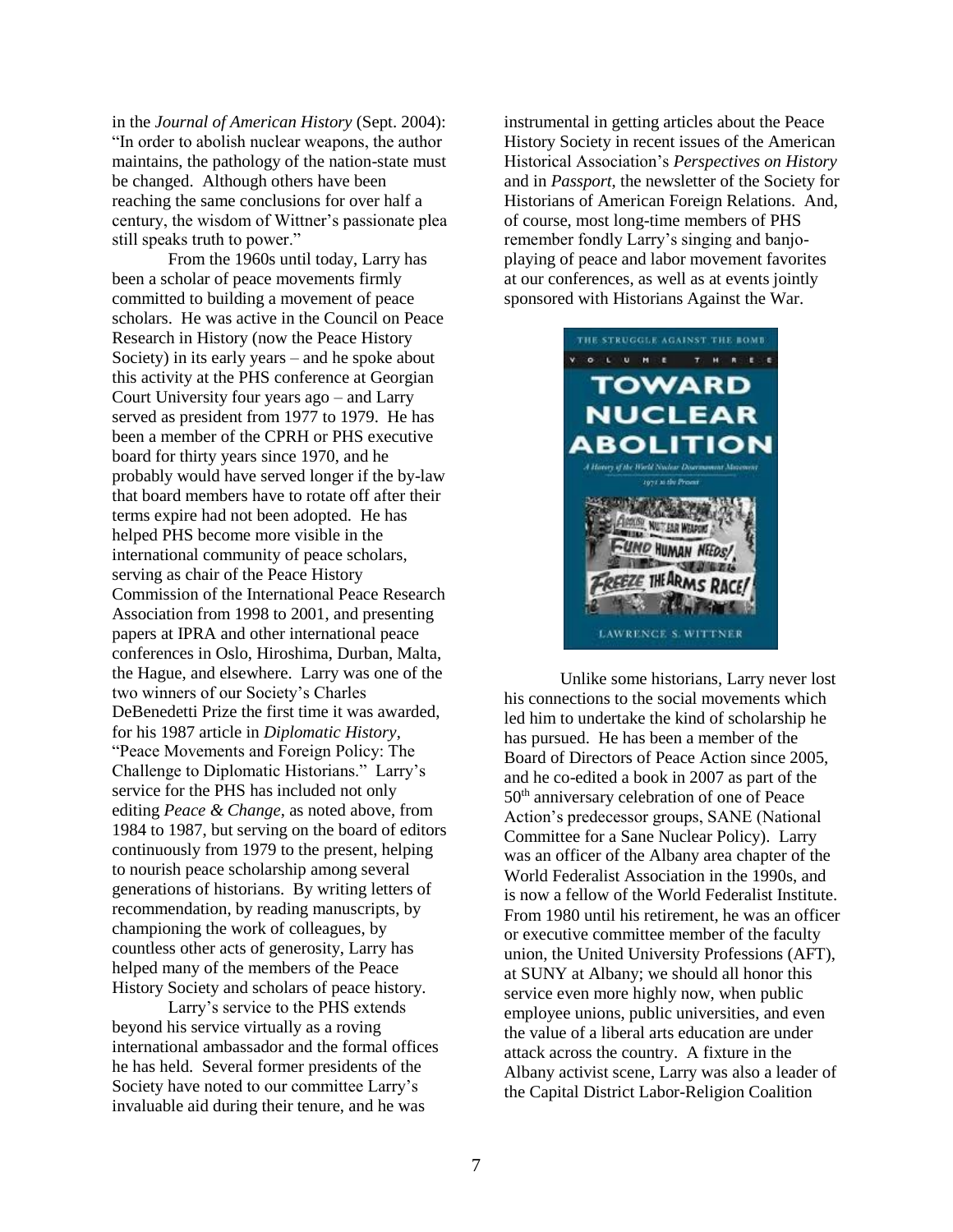and a member of the Labor Advisory Committee of Cornell's labor relations extension program in New York's capital city.

Over the past ten years, Larry has combined his scholarship and his activism in regular short columns he writes for a popular audience on items relating to war, peace, and history. Beginning with a few op-eds in his local newspaper, the *Albany Times-Union*, in the late 1990s – such as "Heed the Lessons of Hiroshima, Nagasaki," on August 6, 2003 – Larry soon moved to the internet, with a prolific outpouring of articles on ZNet, the History News Network, the Bulletin Online (associated with the *Bulletin of the Atomic Scientists*) and the Huffington Post. Many of these articles – the Huffington Post lists 20 in just the last eighteen months – get reposted online and in print, in venues far and wide. Sample titles include "Did Reagan's Military Buildup Really Lead to Victory in the Cold War?," from 2004 – the correct answer, Larry tells us, is "no"  $-$  to "Foiled Again: The Defeat of the Latest Bush

Administration Plan for New Nuclear Weapons," in 2007, to "The Peace Movement Today," from March 2011. Among Larry's latest was the August 8 posting of "How to Save a Quarter of a Trillion Dollars" – stop the \$180 billion plan to "modernize" U.S. nuclear weapons and end the unworkable Star Wars boondoggle, with its \$80 billion projected future price tag – and, just last week, "Is Mitt Romney Ready for the World?" But Larry continues to write longer works as well: his memoirs are forthcoming from the University of Tennessee Press.

As one of the most significant scholars of the peace movement in recent decades, as a stalwart leader throughout our organization's history, as peace activist, and as public intellectual, Larry Wittner certainly deserves the Lifetime Achievement Award of the Peace History Society, and we are very proud to award it to him this year.

**PHS News** also congratulates **Melissa R. Klapper** of Rowan University, the recipient in 2011 of the Charles DeBenedetti Prize in Peace History, for her essay, "'Those by Whose Side We have Labored': American Jewish Women and the Peace Movement between the Wars," which appeared in *The Journal of American History* 97, no. 3 (December 2010). Melissa's essay forms part of her recently published book, *Ballots, Babies, and Banners of Peace: American Jewish Women's Activism, 1890-1940* (New York University Press, 2013).

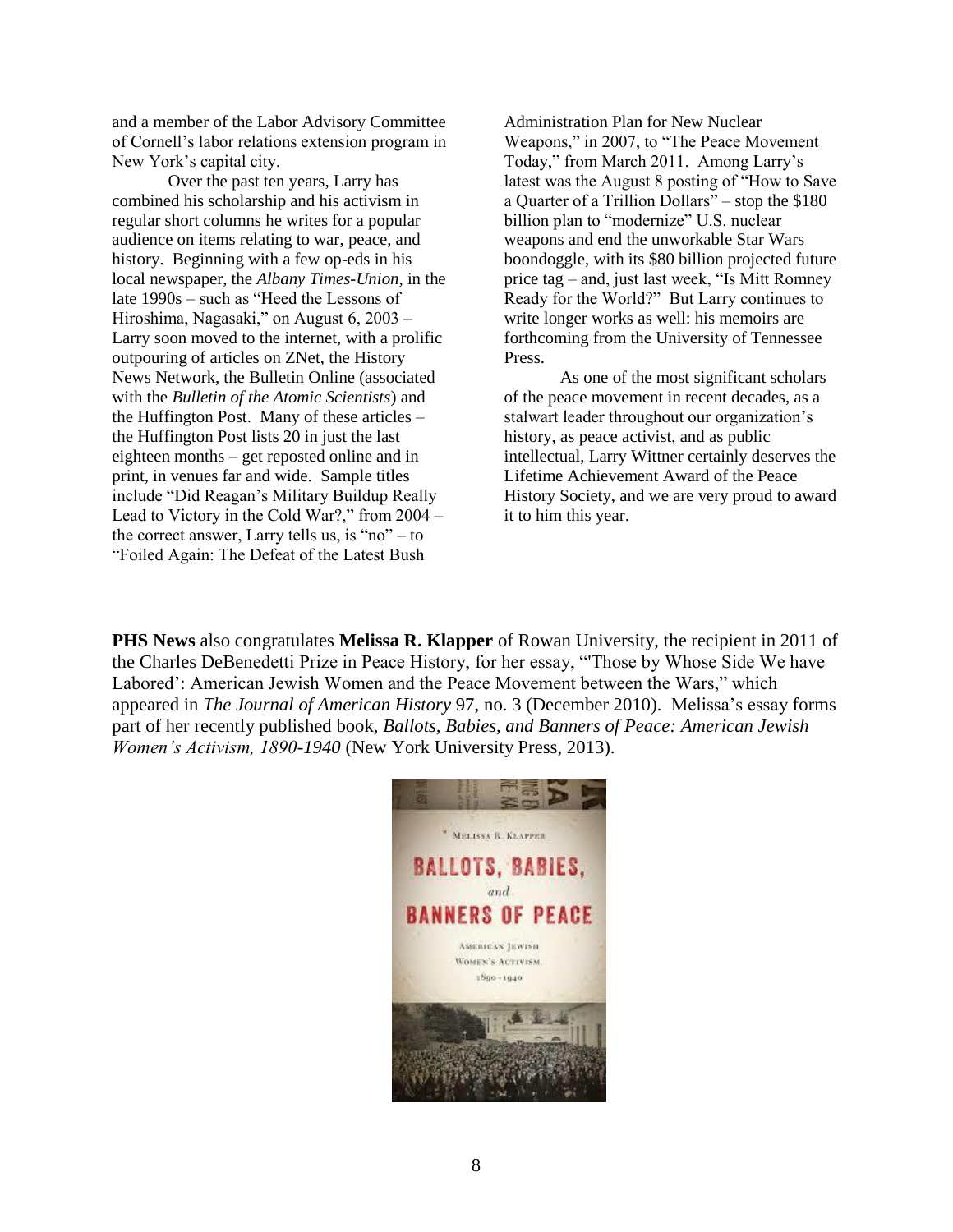## **An Open letter to the American People about a Project to Accurately Commemorate the American War in Viet Nam**

By the North Carolina Veterans for Peace

[The North Carolina Veterans for Peace launched this open letter in response to reports that the U.S. government is funding the Department of Defense to organize commemorations of the Vietnam War. The members of the Peace History Society, in an on-line poll in September 2013, voted overwhelmingly (over 90% in favor) to sign this statement calling for an alternative commemoration of this war and to participate in the N.C. Veterans for Peace petition campaign. For more information, go to [http://www.ncveteransforpeace.org/memorial/.](http://www.ncveteransforpeace.org/memorial/) For reflections on such a campaign, see the essay immediately by Ian Christopher Fletcher, a member of the Peace History Society Board.]

We are coming up on the 50th anniversary of key moments in the American war in Viet Nam. As peace and justice activists, we believe it is crucial that the realities of the war be faced squarely. President Obama has announced his plan for a 13-year-long commemoration funded by Congress at \$65 million, featuring a full panoply of Orwellian forgetfulness and faux-patriotism. On May 25, 2012, President Obama proclaimed: "As we observe the 50th anniversary of the Vietnam War, we reflect with solemn reverence upon the valor of a generation that served with honor. We pay tribute to the more than 3 million servicemen and women who left their families to serve bravely, a world away from everything they knew and everyone they loved ... fighting heroically to protect the ideals we hold dear as Americans. Through more than a decade of combat, over air, land, and sea, these proud Americans upheld the highest traditions of our Armed Forces."(at [http://www.whitehouse.gov/the-press-office/2012/05/25/presidential](http://www.whitehouse.gov/the-press-office/2012/05/25/presidential-proclamation-commemoration-50th-anniversary-vietnam-war)[proclamation-commemoration-50th-anniversary-vietnam-war\)](http://www.whitehouse.gov/the-press-office/2012/05/25/presidential-proclamation-commemoration-50th-anniversary-vietnam-war). The purpose of the official proclamation - - rather than honestly looking backward so as to glean and educate about important lessons -- will be to promote an *ex post facto* justification of the war, lay lingering doubts to rest, and provide a stamp of approval without attending to or contending with the horrors of the war that many of us opposed.

The whole idea is a bit staggering, that this project was put into the hands of the Department of Defense (DoD) so that they can attempt – a half century later – to rewrite a tragic history which already has been distorted and manipulated by those in power in the US. The DoD is recruiting "partner" organizations from across the country to help them distort and silence much of the real history. Numerous events are scheduled over the next 12 years to "honor" our soldiers and extol the selfless sacrifices of Americans during an ugly period of our history. There will likely be little mention of the Vietnamese, and what the nation and the society of Viet Nam suffered as a result of U.S. intervention, nor of the resistance to the war by courageous and committed Americans. Almost certainly, the DoD project will not pay tribute to the voices and postwar reconciliation activities of many antiwar veterans.

Those years many of us remember, with painful acuity, as other than glorious. We feel compelled to make sure that the history of US involvement in Viet Nam is told truthfully.

Rather than let this Madison Avenue PR campaign just roll over us, we are viewing this as an opportunity to truly examine what happened during those tragic and tumultuous Viet Nam years, and use those lessons to turn American policy and shape a better future for ourselves and other nations. The US seems as committed as ever to military interventions heedless of the consequences for the invaded and occupied people or even for those called upon to invade and occupy.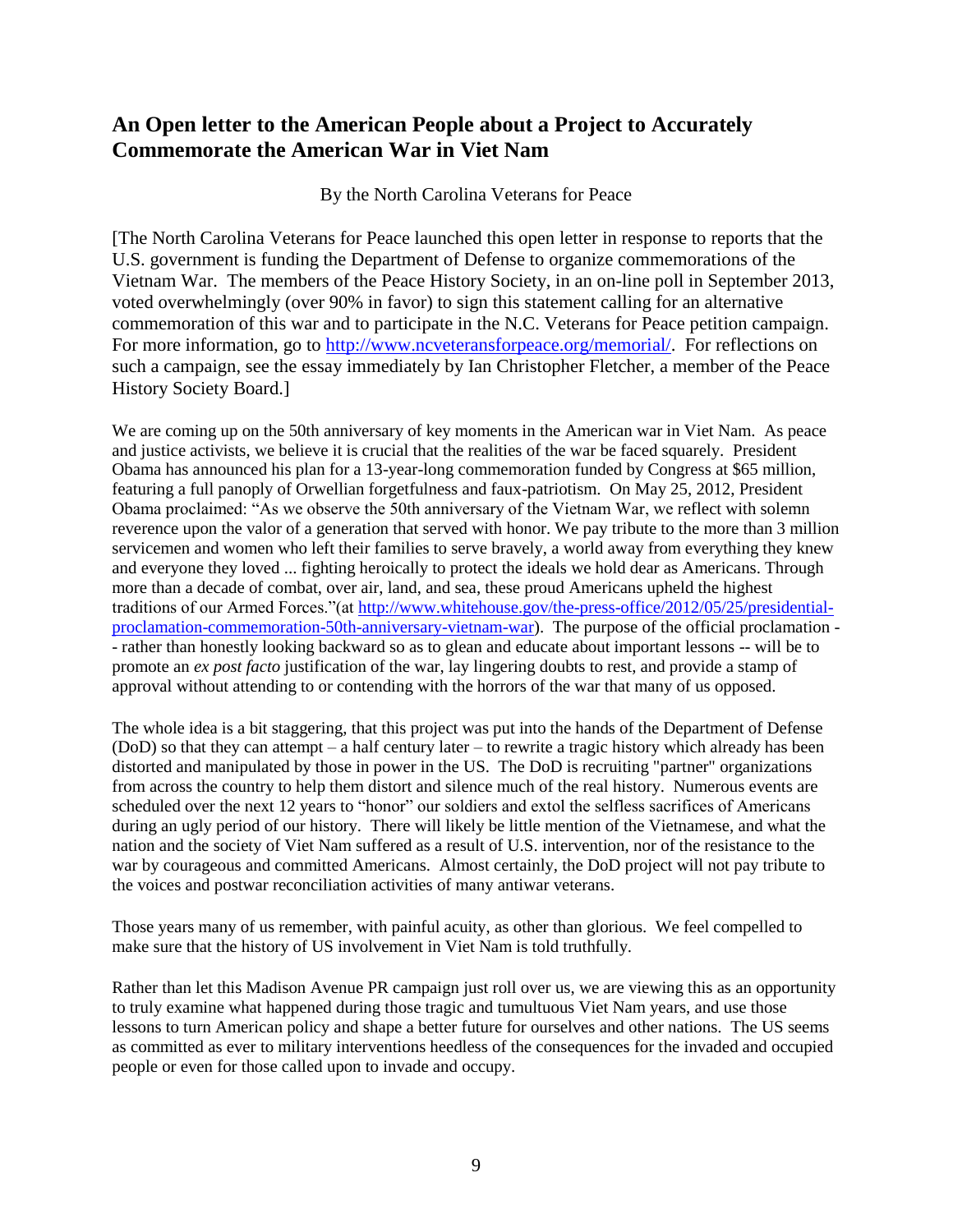We believe that an honest remembrance of what actually went on in Viet Nam is essential – to face the realities for the millions of Vietnamese civilians killed, maimed, poisoned, and traumatized; our soldiers propagandized, thrown into a 'war of choice'; and subsequently largely abandoned to cope with postwar stress, our citizenry lied to and manipulated who came to recognize the war's futility, if not its immorality.

It is incumbent on us not to cede the war's memory to those who have little interest in an honest accounting and who want to justify further acts of military adventurism. The experience of the war ought to be cautionary against the fantasy of world dominance that besots many of our political and military leaders. What are the consequences of trying to control the fate of a people from afar with little understanding or interest -- except for the purposes of counterinsurgency -- in their history and culture, or their human desires? What are the consequences of dehumanized ideologies used to justify wars of aggression? To honor the Viet Nam generation and to inform current and future generations, we should make every effort to pass on a critical and honest history of the war.

As part of our counter-commemoration, we also will also pay tribute to the broad-based resistance to the war. Taking inspiration from the civil rights movement, an unprecedented opposition movement arose not just on campuses, but in the streets, in the military, and around family dinner tables. Millions of Americans resisted the war spontaneously, as well as in organizations ranging from the Student Nonviolent Coordinating Committee to the Chicano Moratorium, Women's Strike for Peace, the War Resistors League, the Fellowship of Reconciliation, American Friend Service Committee, Students for a Democratic Society, Labor for Peace, Business Executives Move for Viet Nam Peace, and Vietnam Veterans Against the War, not to mention countless community groups. The movement made the morality of the war an issue for Americans, moving beyond the cost-benefit analysis favored by the punditocracy. The war was wrong, not just too costly; as Martin Luther King warned in his "Beyond Vietnam" speech: "the US was on the wrong side of the world revolution."

In tandem with the civil rights, Black liberation, and women's movements, the anti-war movement fostered a cultural and intellectual revolution which undermined Euro-centrism and traditional hierarchies while honoring the previously marginalized. Our grasp of history, culture, and human capacity was qualitatively expanded. We learned and demonstrated that history could be made by ordinary people; by people of color, by women, by the ignored and excluded.

The work around the quincentennial of Columbus's voyages is a useful precedent. Originally designed as a celebration of Eurocentrism and empire, widespread grassroots action instead turned the quincentennial into a critique of the conquest and destruction of native peoples.

We therefore are inviting you to join us in developing a strategy for an antiwar commemoration with direct relevance for today. Here are some beginning, suggestive ideas to expose the truths of war and pose alternatives to its normalization by developing:

- 1. A central storehouse of information, a web site, and digitized archives;
- 2. Curriculum for schools and colleges;
- 3. A speaker's bureau;
- 4. A program on the model of the Viet Nam era's teach-ins and Winter Soldier investigations;
- 5. Our own commemorations of significant war and antiwar events.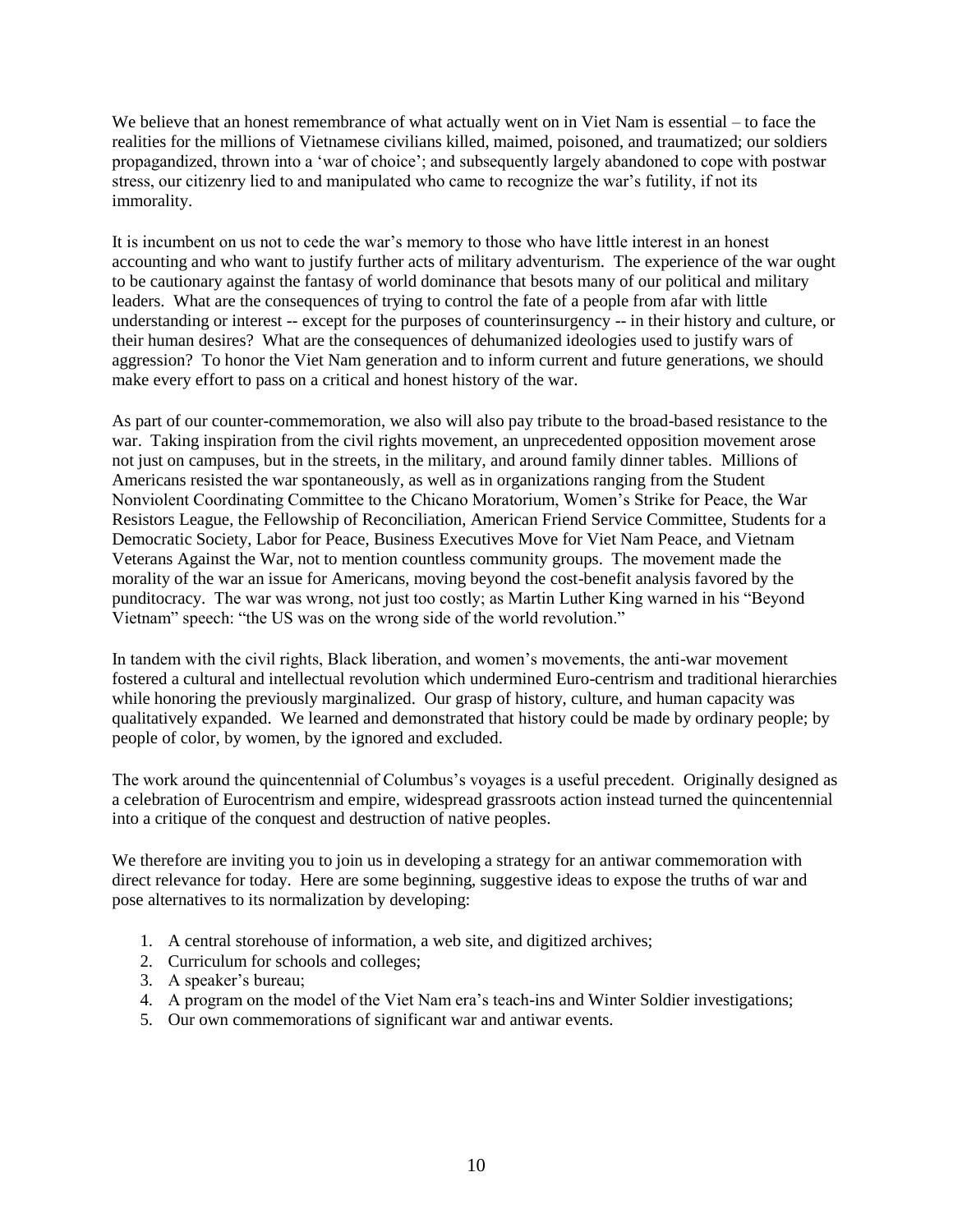## **Critical Commemoration** By Ian Christopher Fletcher, George State University

I've been reflecting the last several days on the call for an alternative to government plans for an official commemoration of the war in Southeast Asia. I agree this is an "opportunity" to envision a better future as well as understand a bitter past. I like the emphasis on popular education and welcome the openness to different ways of remembrance. Certainly historians can contribute to commemorative efforts.

The call frames the proposed "counter-commemoration" in terms of speaking truth to power, counterposing what really happened to misrepresentations in official stories, bringing out the opposing history of antiwar activism, and drawing the relevant lessons. This resonates with me as someone who grew up in those years and took part in the movement, but I wonder if we also need a critical form of commemoration that asks a wide range of questions to stimulate dialogue among generations, movements, and communities. In interpreting meanings as well as facts, we need to consider how the significance of a moment and its aftermath can be complex, varied, and changing even among people who share many things.

Undoubtedly refracted through my own experience and outlook, here are some of the questions I am asking myself. How have we already been commemorating the war and the turbulent period in which it unfolded? What new perspectives have been opened up in recent years by historians in their research, teaching, and public scholarship, as well as by archivists, curators, documentarians, artists, and writers? How do people who did not live through those years make sense of them, and how do people who did make sense of them now? How can we think about the war as a worldwide event and especially about peace and solidarity activism in all its transnational and global scope and variety? Along similar lines, how can we appreciate the creative, diverse, and everyday ways that ordinary people in many social sectors and social movements in the U.S. challenged the war, changing themselves and each other as they tried to change the world? And how can we evaluate the complicated ways that leaders and institutions, not to mention other parts of the population, responded to these challenges? Forty and fifty years later, how can we negotiate the crosscurrents of experience and history, between a time that some people will recollect and even continue to live and a time that other people will encounter *as something new* and come to know and imagine *in different ways?*

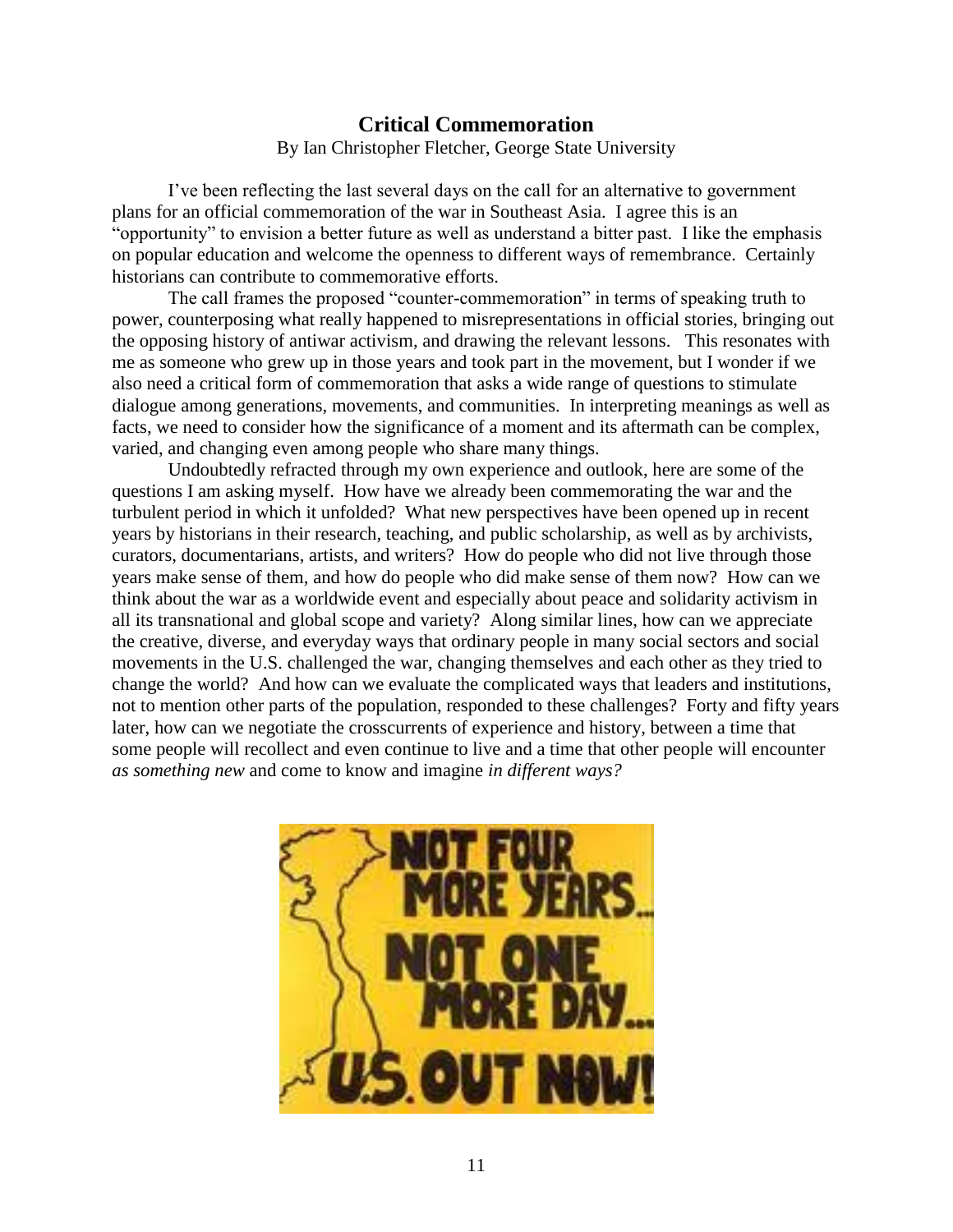## **Resources of interest**

1) *Rethinking Schools* has published a collection of articles and hands-on lessons on the wars in Afghanistan and the Middle East since 2001, entitled *Teaching About the Wars.* Edited by Jody Sokolwer, this 132-page book is geared to teaching at the secondary school level, and includes material by Bill Bigelow, Camilo Mejia, Howard Zinn, Arlene Inouye, and many others. It is available as a pdf for \$7.95 and paperback for \$12.95. Information is at [http://www.rethinkingschools.org/publication/index.shtml.](http://www.rethinkingschools.org/publication/index.shtml)

2) PHS International Advisory Board member Peter van den Dungen reports that a "Peace Trail" map and brochure for Birmingham (Great Britain) was completed in the summer of 2013. The two-hour walking tour covers statues, buildings, and parks where important residents and organizations in that city worked for peace and where commemorations of war and peace can be seen. "Stops" on the tour include, for example, sites important in the life of noted 19<sup>th</sup> century Quaker and peace activist Joseph Sturge, and the War Poetry Collection at the Central Library. It also includes the area around St. Thomas's Church, which was largely destroyed by German bombardment in December 1940, and which was rededicated as a "Peace Garden" in 1995, the  $50<sup>th</sup>$  anniversary of the end of World War II. (A similar "peace trail" walking tour has been created for Cambridge [Great Britain] as well.) The brochure for this "Birmingham City Centre Peace Trail" is at:

<http://civilisation3000.files.wordpress.com/2013/07/peace-walk-pamphlet.pdf>



3) *Passport,* the newsletter of the Society for Historians of American Foreign Relations, has several articles of interest to peace historians in its latest issues. In the September 2013 issue,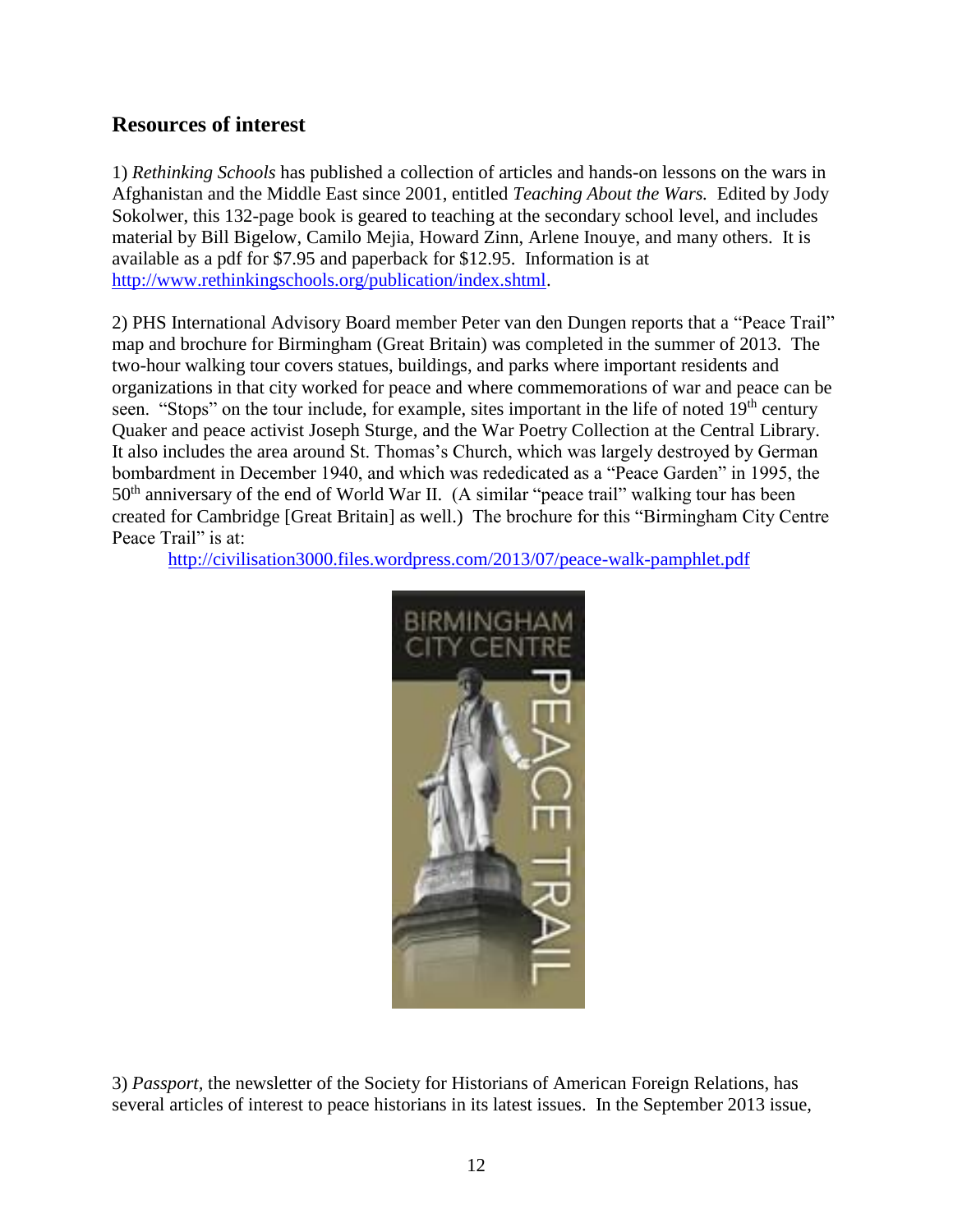Lawrence Wittner wrote on the history of nuclear disarmament and Rhodri Jeffreys-Jones discussed the U.S. left's impact on American foreign policy. In April 2013, Molly Wood described her teaching about the wars in Iraq and Afghanistan. In January 2013, John Prados compared the Phoenix program during the Vietnam War to recent drone warfare, and there was a roundtable discussion of Richard Nixon and the Vietnam War. The January and April issues are already available online, at [www.shafr.org.](http://www.shafr.org/)

4) To mark the 100th anniversary of "the first modern war," the Peace & Justice Studies Association will publish an edited, peer-reviewed volume that will critically examine the efforts over the last 100 years to "end all war," with the goal of inspiring further strategic work on this project in the coming decade by providing leading peace educators, researchers and activists with a forum in which to critically reflect upon how peace activists and scholars should orient their work to advance the goal of ending war as a legal and accepted human institution. More specifically, the purpose of this book is two-fold: to provide readers with a concise overview of the efforts to end war in the 20th century, and from this vantage point, to suggest where those interested in world peace should concentrate their efforts in the next decade. Cris Toffolo, PJSA Board Co-Chair and professor in the Justice Studies Department at Northeastern Illinois University, will serve as editor of the project.

(The deadline for the call for contributors [August 18, 2013] has passed.)

## **PHS Members' Activities**

**Tisa M. Anders**, independent scholar, recently published two chapters on the betabeleros, Mexicanorigin sugar beet field workers, for edited collections:

"Betabeleros and the Western Nebraska Sugar Industry: An Early 20th Century History," in *Latin Migrations to the U.S. Heartland: Reshaping Communities, Redrawing Boundaries*, Linda Allegro and Andrew Grant Wood, eds. "American Working Class" series (Chicago: University of Illinois Press, 2013).

"Empowerment of the Fields: Betabeleras and the Western Nebraska Sugar Industry" (coauthored with Rosa Cobos), in *Gender and Rural Migration: Realities, Conflict and Change*, Glenda Tibe Bonifacio, ed. (New York: Routledge, 2013).

Tisa also reviewed Antony Adolf's *Peace: A World History*, in *The International Journal on World Peace*, March 2013. (Adolf had been a keynote speaker at the PHS conference in Rock Hill, South Carolina in 2009.)

**Scott H. Bennett,** Georgian Court University, received a Fulbright Award for the Netherlands. In Spring 2014, he will teach at Leiden University and conduct research in Amsterdam (at the International Institute of Social History) on David McReynolds and the War Resisters international. Scott is writing a biography of socialist pacifist David McReynolds.

**Rachel Goossen**, Washburn University, published "Disarming the Toy Store and Reloading the Shopping Cart: Resistance to Violent Consumer Culture," in *Peace & Change* 38 (July 2013): 330-354.

**Chuck Howlett,** Molloy College, has published several recent essays:

"When Nations Tried to Outlaw War: A Forgotten Event in American Diplomatic History*," Time and Place* (Spring 2013), the journal of the New York State Council for the Social Studies;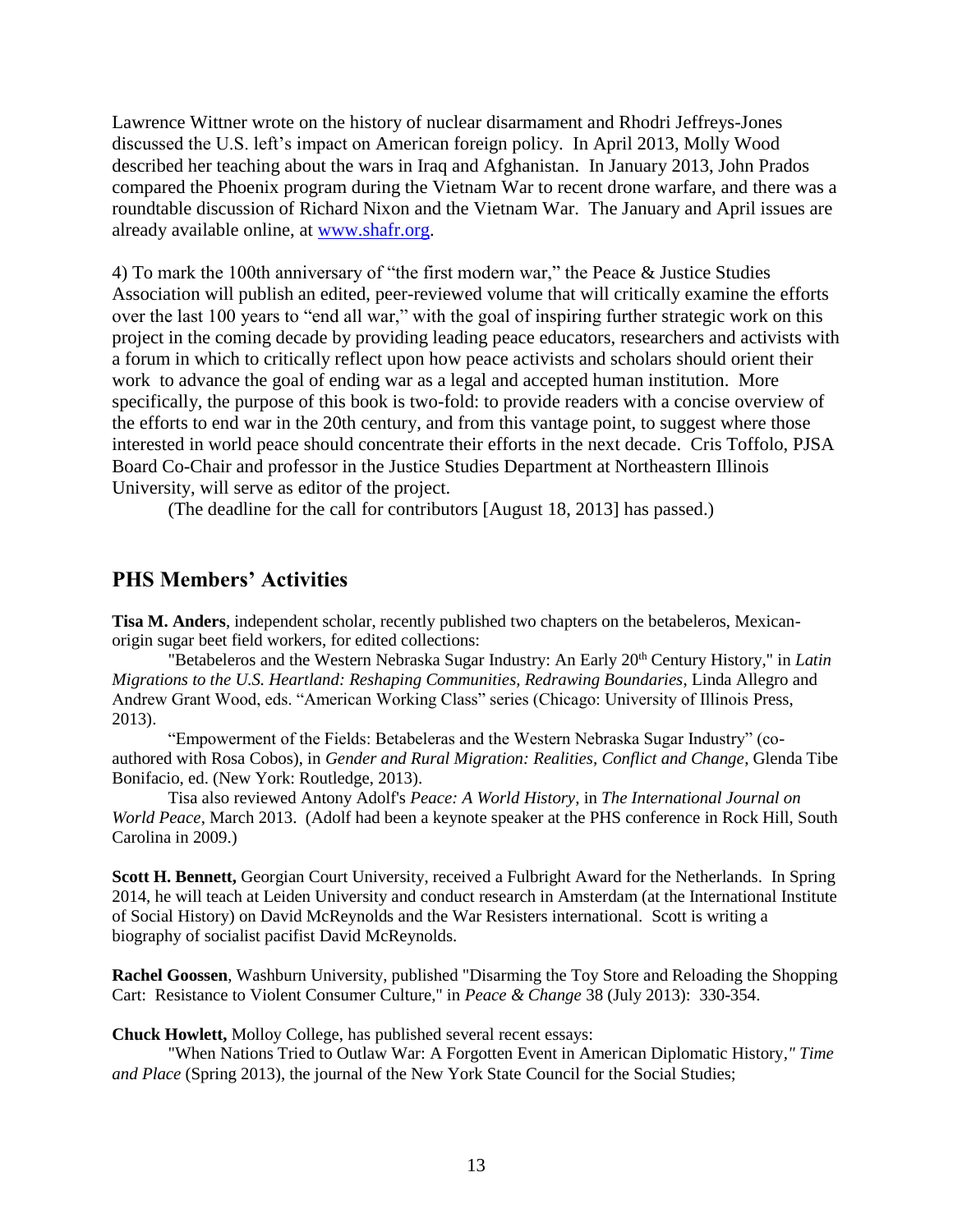"'Duck and Cover': The Evolution of Peace Education at the Beginning of the Nuclear Age," (coauthored), *Journal of Peace Education* (Summer 2013);

entries on "The American Peace Movement" and "Conscientious Objection" in editor Kurt Piehler's *Encyclopedia of Military Science* (Sage Publishers, 2013);

and a lesson plan for the Society for Historians of American Foreign Relations based on his 2009 PHS presentation, "Bubble Gum Cards and the Horrors of War."

Chuck has also edited a new centennial edition of Nicholas Murray Butler's *The International Mind: An Argument for the Judicial Settlement of International Disputes* (Information Age Publishing, 2013), and, with Scott Bennett, *Patriotic Protest: Peace Activism and Antiwar Dissent in World War I America: A Reader* (University of Nebraska Press), to appear on the upcoming World War I Centenary.

**Robert Shaffer**, Shippensburg University, has recently published "'A Missionary from the East to Western Pagans': Kagawa Toyohiko's 1936 US Tour," in the September 2013 *Journal of World History*, and "'Partly Disguised Imperialism': American Critical Internationalists and Philippine Independence," in the Sept.-Dec. 2012 *Journal of American-East Asian Relations*.

#### **PHS at the AHA, Jan. 4, 2014**

The Peace History Society is co-sponsoring a session at the 2014 annual meeting of the American Historical Association in Washington, D.C., on Saturday, 4 January 2014, from 2:30 to 4:30 PM, in the Omni Sheraton Diplomat Ballroom. Entitled "Advocating Peace, Debating War: Disagreement and Division in Europe, China, and Brazil, c. 1900-17," the session marks the centenary of the outbreak of the First World War and explores the dilemmas encountered by activists and intellectuals as the war spread around the world between 1914 and 1917. Participants include Sandi E. Cooper, Ernest Ialongo, Sungshin Kim, Elaine P. Rocha, Kurt Guldentops, and Ian C. Fletcher. The session is designed to be discussion-based and interactive between panelists and audience members. All PHS members and friends are encouraged to attend and participate!

#### **Colloque International: Les Defenseurs de la Paix (1899-1917)**

(International Colloquium on Defenders of Peace, 1899-1917; 15-17 January 2014)

The Research Center in Comparative European History of the Université Paris-Est and the German Historical Institute are sponsoring a major conference in January 2014 in Paris, with participating scholars from nine European nations plus the U.S. and Canada, on the efforts of the peace movements in the years leading up to World War I. Panels will cover the ideas of significant individuals, international arbitration, religious pacifism, women's groups, workingclass organizations, and antiwar efforts in the face of actual war, among other topics. The concluding roundtable features Carl Bouchard and Norman Ingram from Canada, PHS Board member Sandi Cooper from the U.S., and Werner Wintersteiner from Austria. A full program is available at:

[http://www.crid1418.org/agenda/wp-content/uploads/2013/06/Programme-du-colloque-Les](http://www.crid1418.org/agenda/wp-content/uploads/2013/06/Programme-du-colloque-Les-d%C3%A9fenseurs-de-la-paix-1.pdf)[d%C3%A9fenseurs-de-la-paix-1.pdf](http://www.crid1418.org/agenda/wp-content/uploads/2013/06/Programme-du-colloque-Les-d%C3%A9fenseurs-de-la-paix-1.pdf)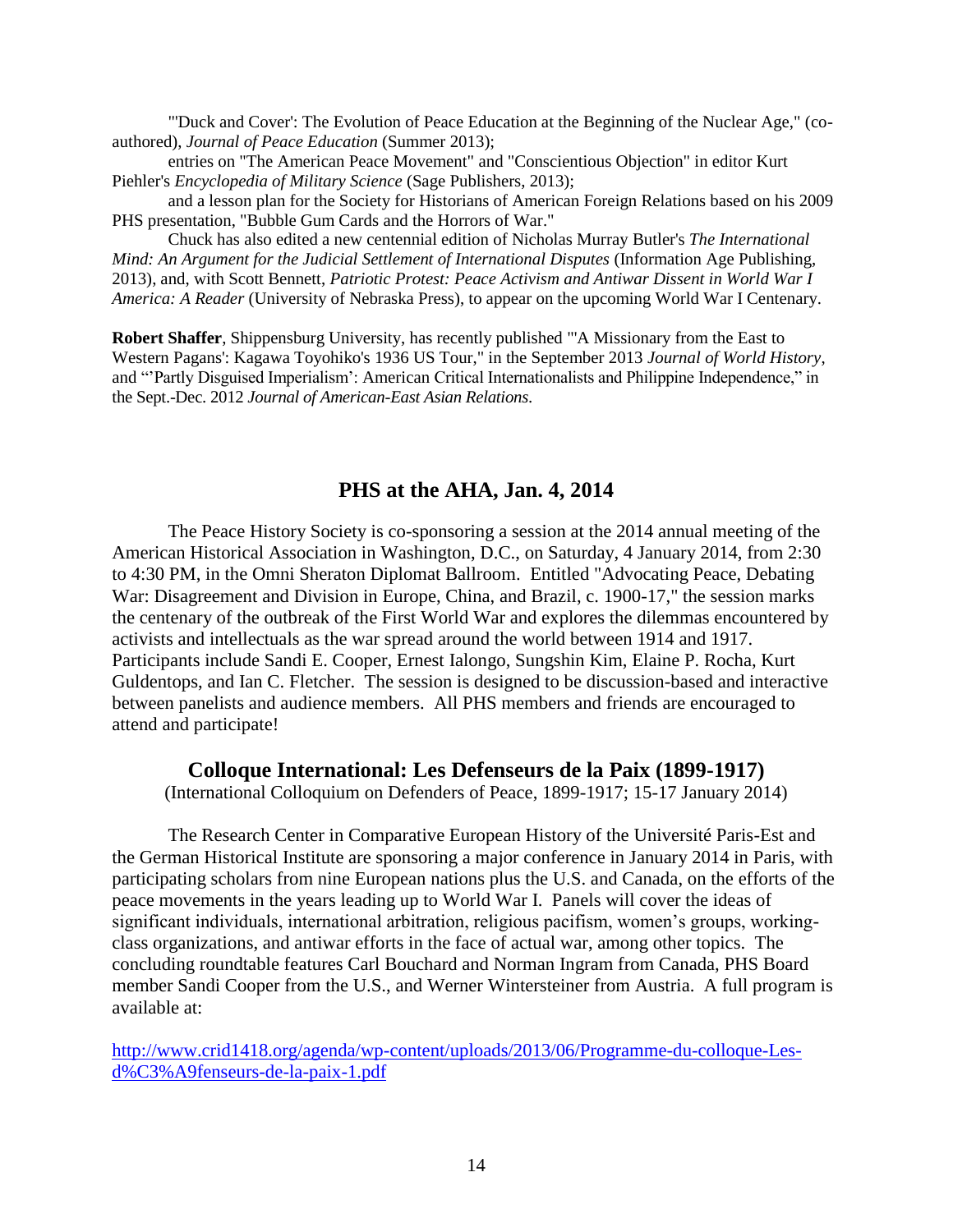## **Calls for Papers**

#### **1) World War I: Dissent, Activism, & Transformation**

**October 17-18, 2014:** Georgian Court University, Lakewood, New Jersey, USA Co-Sponsored by Peace History Society



The program committee invites paper proposals on **Dissent, Activism, & Transformation in the World War I Era.** The First World War was a watershed event in modern world history and among the most significant events in the 20th century. The war triggered dissent and activism; and it had an impact on political activism, social reform, and cultural expression. In turn, these developments transformed society, politics, and culture. This conference will explore the themes of dissent, activism, and transformation during the war and the immediate postwar era.

#### **Keynote Speakers**:

- ADAM HOCHSCHILD, author of *To End All Wars: A Story of Loyalty and Rebellion, 1914-1918*.
- HARRIET HYMAN ALONSO, author of *Peace As a Women's Issue: A History of the U.S. Movement for World Peace and Women's Rights*.

We welcome paper and panel proposals from all scholarly disciplines. We also welcome panels dealing with teaching and pedagogy related to the conference theme. Proposals should be limited to one page and should explain the scholarly significance of the topic. With your proposal, submit a short C.V. (3 pp.). Please forward proposals for individual papers or panels by March 1, 2014 to Scott H. Bennett at**:** <**[bennetts@georgian.edu](mailto:bennetts@georgian.edu)**>

#### **Paper topics might include:**

- Peace activism, antiwar dissent, & modern peace movements
- Local, national, transnational, & global topics Individuals, groups, governments, & institutions
- Conscientious objection & conscription Civil liberties in wartime
- Repression, loyalty & conformity Impact of WWI on immediate postwar developments
- Labor, race, & African American activism Anti-colonial movements
	-
- 
- Women's movement & activism How WWI transformed politics, society, & culture
- Cultural & intellectual movements (literature, poetry, art, music, philosophy, theology)
- Social & political movements (social justice, reform, resistance, & revolution)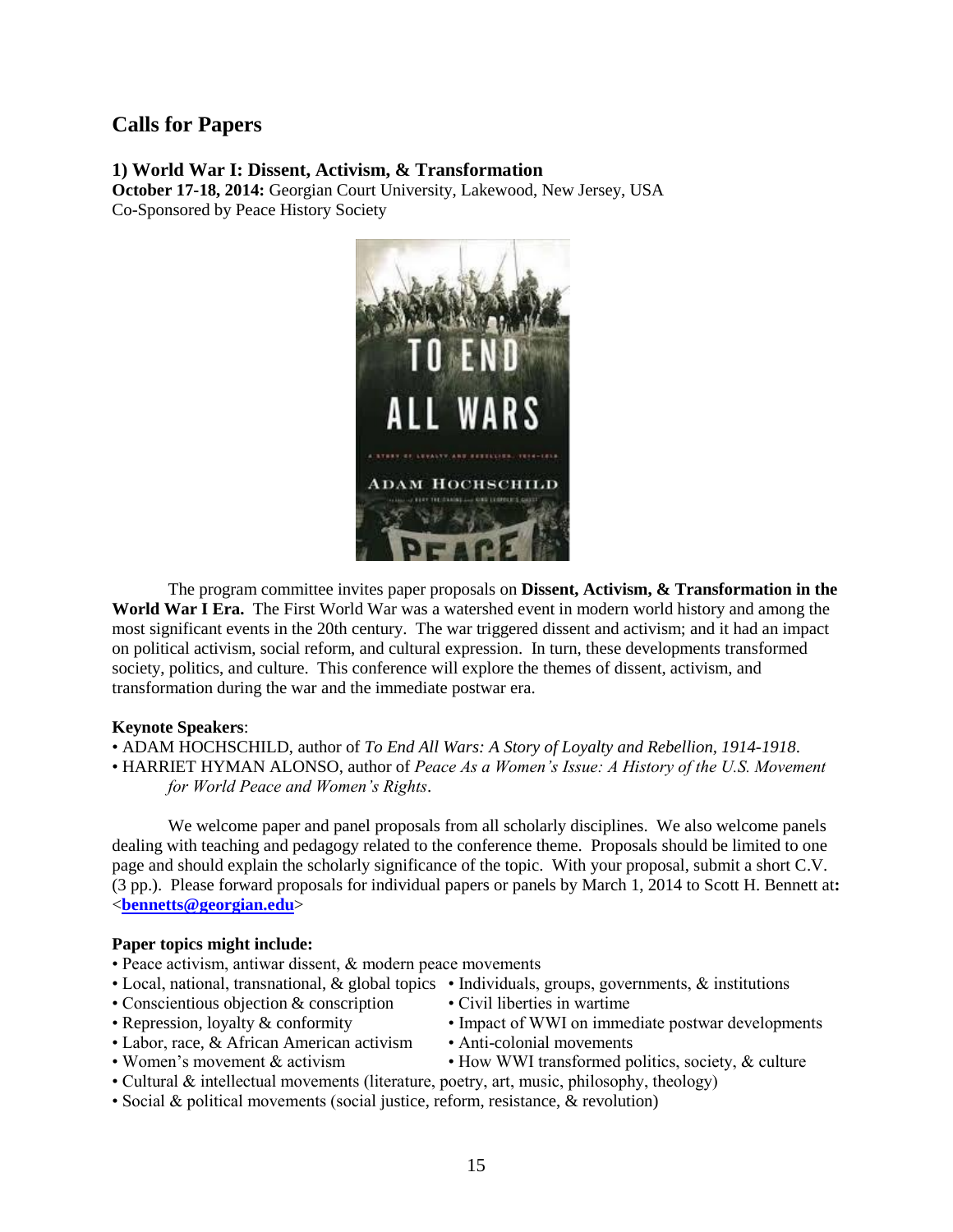- Dissent (social, political, cultural, intellectual, economic)
- Opposition to dissent, peace activism, & social reform
- International law & treaties, postwar peace treaties, & economic consequences
- New social, political, cultural, & intellectual trends & developments

For more information, go to: <**[http://www.georgian.edu/WWIconference.htm>](https://webmail.georgian.edu/exchweb/bin/redir.asp?URL=http://www.georgian.edu/WWIconference.htm)**

#### **2) A Special Issue of** *Peace and Change***: Bodily Pain and Peace Studies Thirty Years after Elaine Scarry's** *The Body in Pain*

2015 will mark the  $30<sup>th</sup>$  anniversary of the publication of Elaine Scarry's seminal work, *The Body in Pain: The Making and Unmaking of the World*. Since its publication, Scarry's work has remained the most influential work on how bodily pain shapes power in Western culture. While critics are divided as to the merits of Scarry's main conclusions about how bodily pain deconstructs the sufferer's world, they recognize that grappling with Scarry's arguments is necessary for anyone who wishes to understand the political and ethical consequences of inflicting and writing about pain.



The purpose of this special issue is to examine the importance of attention to bodily pain in peace and social justice studies. Scarry's work suggests the impossibility of representing the pain of another without appropriating that pain for the political agenda or power of the historian, social justice advocate or torturer. In part for this reason, Scarry argues that language cannot describe bodily pain; that is, pain itself exists outside of representation. While this assertion has been challenged by Scarry's critics, most agree that representations of extreme pain are especially tricky and often appropriated for particular political agendas thus silencing those in pain. The purpose of this special issue will be to both add to our empirical understanding of how war, torture and other forms of violence inflict bodily pain and the consequences of that pain on individuals and culture and to grapple with the ethical responsibilities of writing about the pain of another. Topics may include, among others: Truth and Reconciliation Committees and testimonies about pain; Trauma and pain; Bodily destruction and its representation; Hate Crimes and representations of pain; Peace movements and representations of pain; Relationship between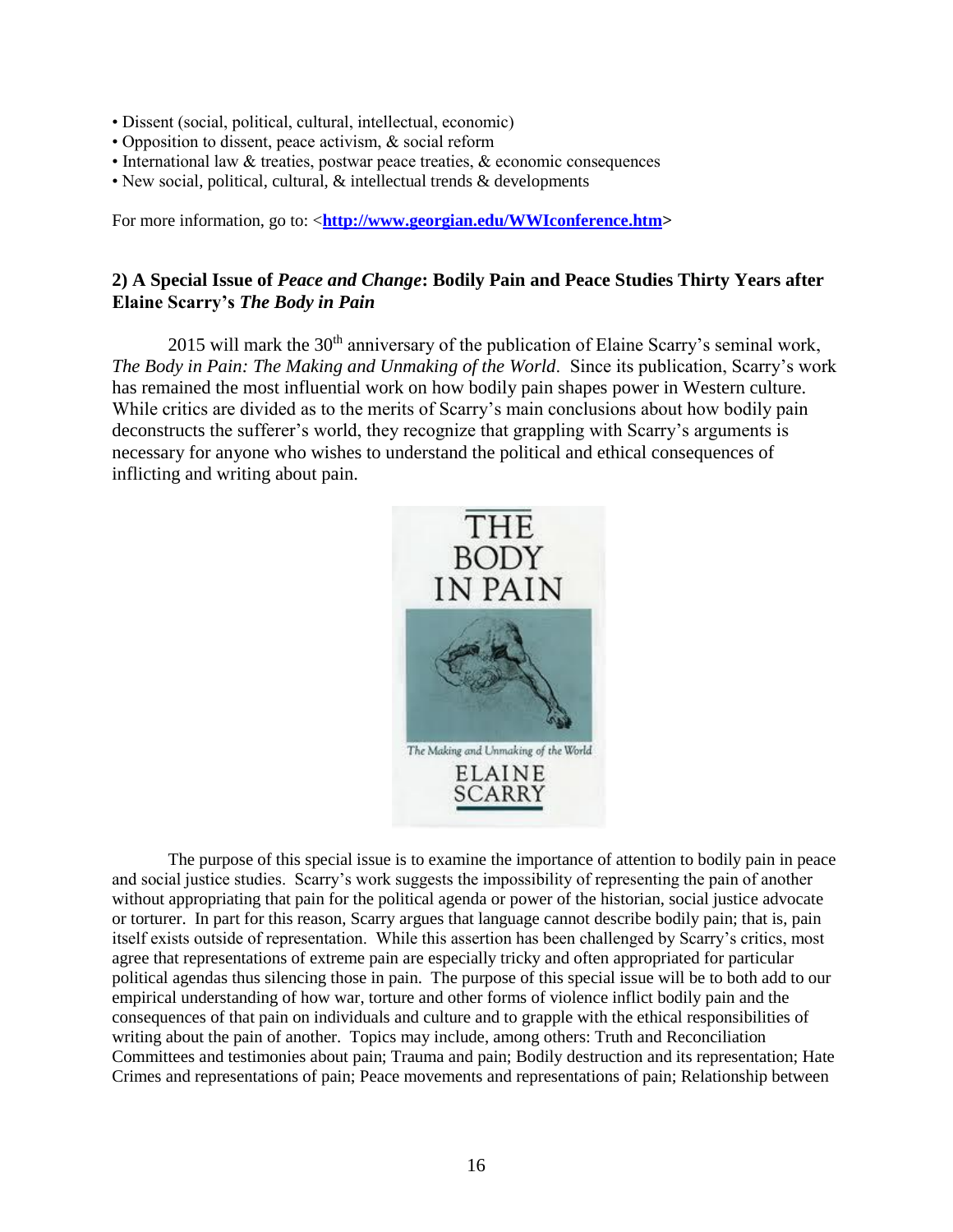constructions of gender and race and pain; Torture; Killing without seeing; use of drones, long range missiles; Ethics of representing the pain of another; etc.

Authors should submit a detailed abstract by November 15, 2013 of approximately 750 words that discusses the specific topic and its importance to peace and social justice studies, provides a clear statement of the sources used and or bibliography, and discusses how the proposed paper situates itself in relation to Scarry's work. Authors should also include a vita and contact information. Direct abstracts or inquires to Prof. Kathleen Kennedy, Missouri State University, at [KathleenKennedy@MissouriState.edu.](mailto:KathleenKennedy@MissouriState.edu)

#### **3) War and Childhood in the Age of the World Wars: Local and Global Perspectives** June 5-7, 2014, German Historical Institute, Washington D.C.

We are looking for presenters who can enrich our understanding of the place and role of children and youth in war during the first half of the twentieth century. The goal of our conference is to come to grips with a fundamental paradox: How was it possible for modern societies to reimagine childhood as a space of sheltered existence and mobilize children for war at the same time? And how did modern warfare disrupt or accelerate rites of passage in the realms of gender, sexuality, national loyalty, ethnic and racial identity, and military involvement? We ask these questions on the assumption that young people experienced war in ways that were age-specific and different from how adults endured it. Usually, these differences found some means to express themselves, and despite the devastation suffered by real children in wars, the power of youth as a symbol of renewal outlived them…

We invite contributions that address the nexus of childhood, youth, and war across political and geographical boundaries. But we also encourage proposals from scholars whose research revolves around a group of people, a region, a nation, or a certain cultural space. We do this in the spirit of practicing a "connected history," a history that is aware of global influences on local events without losing sight of local particularities in an interconnected world. We want to attract historians specializing in various fields (military, political, social, economic, and cultural history) who can help us develop a comprehensive and exciting synthesis of the historiographies on war, youth, and childhood from roughly 1910 to 1950. We will give...preference to proposals that focus on the following areas: Depictions of young people in war and antiwar propaganda;

Children as casualties of war (death, disease, malnutrition) and the politics of emotion;

Children as soldiers, partisans, prisoners, refugees, and resistance fighters;

Youth organizations and war; Young people on the home front;

Military toys and war in children's games; Militarism and anti-militarism in schools;

War in youth literature and popular culture; Childhood and war trauma;

Narrations of war and youth in postwar politics and culture.

Send a proposal of no more than 500 words and a short CV to Susanne Fabricius, at [fabricius@ghi](mailto:fabricius@ghi-dc.org)[dc.org.](mailto:fabricius@ghi-dc.org) The deadline for submission is November 30, 2013. Participants will be notified by early January 2014. The conference, held in English, will focus

on discussing 6,000-8,000 word, pre-circulated papers (due April 30, 2014). We intend to publish the contributions. Expenses for travel and accommodation will be covered.

#### **4) The Cold War on Film: Then and Now**

19-20 September, 2014, Moscow, Russia

Sponsored by the Wilson Center (Washington, D.C.), the University of Hertfordshire (UK), and the German Historical Institute in Moscow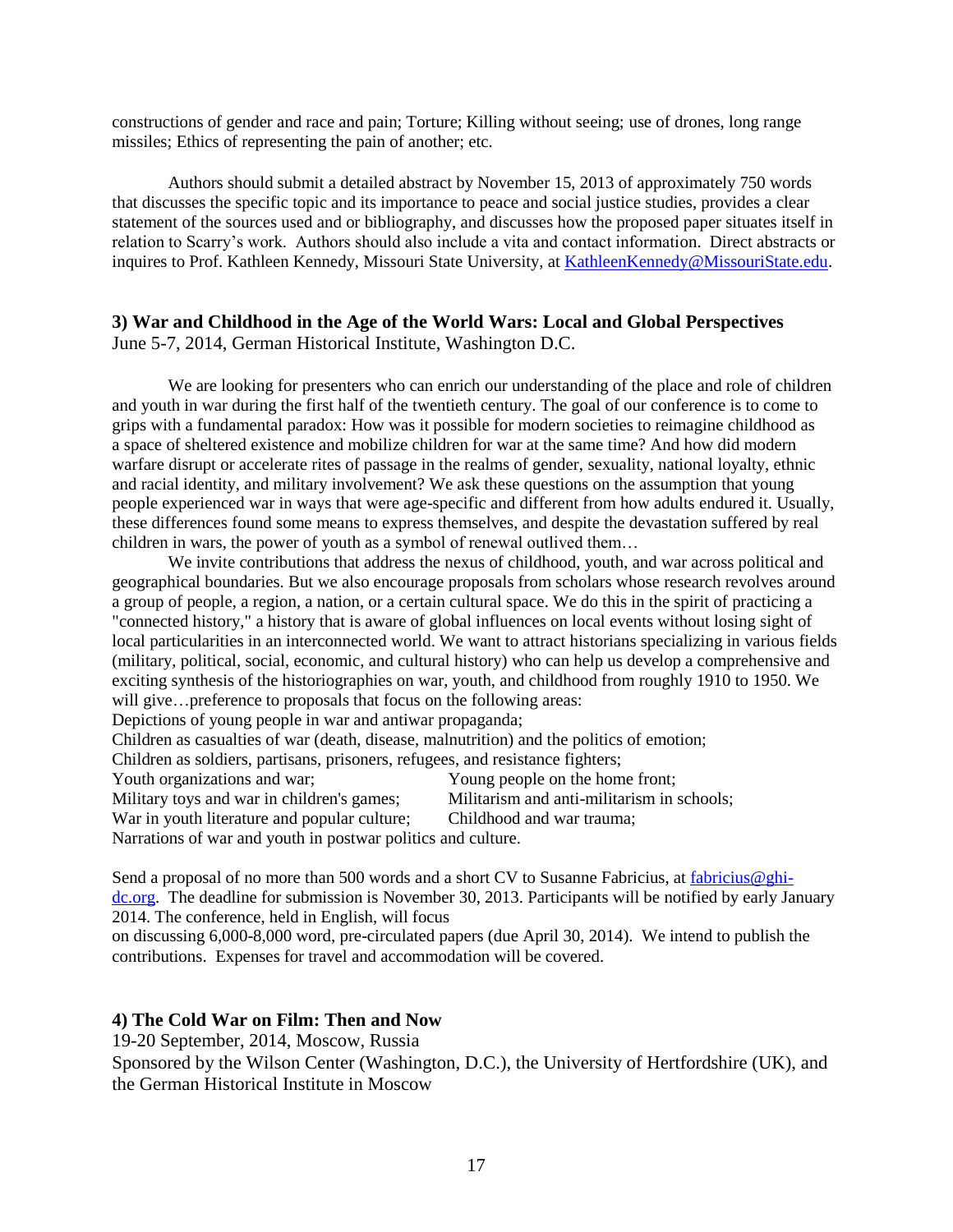Up to now, most work on the relationship between the Cold War and cinema has focused on Hollywood. This is understandable given the headlines that the witch-hunt of leftists in Hollywood attracted during the McCarthy era and the global reach of the American film industry. Nonetheless, this American-centric approach has tended to skew the picture overall, leaving some with the impression that Hollywood was subjected to unique political pressures during the Cold War and that the American film industry won the cinematic Cold War almost by default.

Our approach is interdisciplinary, and we welcome proposals for papers from scholars of all fields, including history, film studies, literature, cultural studies, and the social sciences. The languages of the conference will be English and Russian. Proposals of 500 words, together with a brief CV, should be sent to Professor Tony Shaw at [a.t.shaw@herts.ac.uk](mailto:a.t.shaw@herts.ac.uk) by 31 December 2013. Invitations to the conference will be issued by 31 January 2014. Papers (up to 25 pages in length) should be distributed to all participants one month before the event. All lodging and meals for the duration of the conference will be covered. A limited number of grants will be given to contributors to cover their travel costs.

#### **5) Armageddon & Mammon: the Impact of the First World War on International Business** 10-11 July 2014, East India House, 109-117 Middlesex St., London

In the summer of 2014, people throughout the world will commemorate the centenary of the start of the First World War. For historians of international business and management, this period will be an opportunity to reflect on the impact of the war on the industries and companies they study.

The First World War had a dramatic and immediate impact on international business, particularly the financial services sector, but the impact quickly spread to other sectors as international trade and investment were disrupted. As the war progressed, the integrated world economy that had emerged during the first great era of globalization disintegrated and liberal assumptions and practices were discarded. The realities of the total war shattered the assumption that it would be "business as usual." The disruption of international supply chains by the war created threats and opportunities for firms in many countries. The seizure of patents, factories, and other assets in belligerent countries created complex legal issues that lasted for decades. The war challenged the ascendancy of British international business and capital, opening the way for rivals from newly industrialising countries to compete in markets around the world.

The impact of the war on international business lasted long after the fighting stopped, due in part to the nature of the peace settlement dictated by the victorious allies, the growth of institutions of global governance, and changes to the international political economy. In particular, the transfer of financial power from the City of London to Wall Street was not matched by a corresponding increase in the willingness of the United States to guarantee the political underpinnings of an integrated global economy. In turn, this change spurred organizational innovation and change among international firms as they adapted their strategies and structures to a changed business environment.

We are seeking contributors who are interested in presenting their research at the workshop and publishing their papers as part of an edited collection. Contributors can be of any nationality and can be from any discipline, although our expectation is that all papers will focus on the impact of the war on international business, should be based on original research, and should expressly engage with and seek to develop historiography and/or reflect on relevant business and management theory.

Themes that might be addressed include: Crisis management; Short and/or long run impacts; Organizational and managerial change; Innovation and entrepreneurship; International political economy; Business strategy.

For inquiries or submit a 300-word abstract of your paper plus a short CV, contact Andrew Smith (Coventry University), [ab0352@coventry.ac.uk](https://mail.ship.edu/owa/redir.aspx?C=Nrt6WTts-E6pkRbANsFIGS6BeG_VnNAIqD5-3kR3XPHHCmhwNL2yzLOkgYkRtic_X4gXRgfp2fM.&URL=mailto%3aab0352%40coventry.ac.uk) by 1 December 2013.